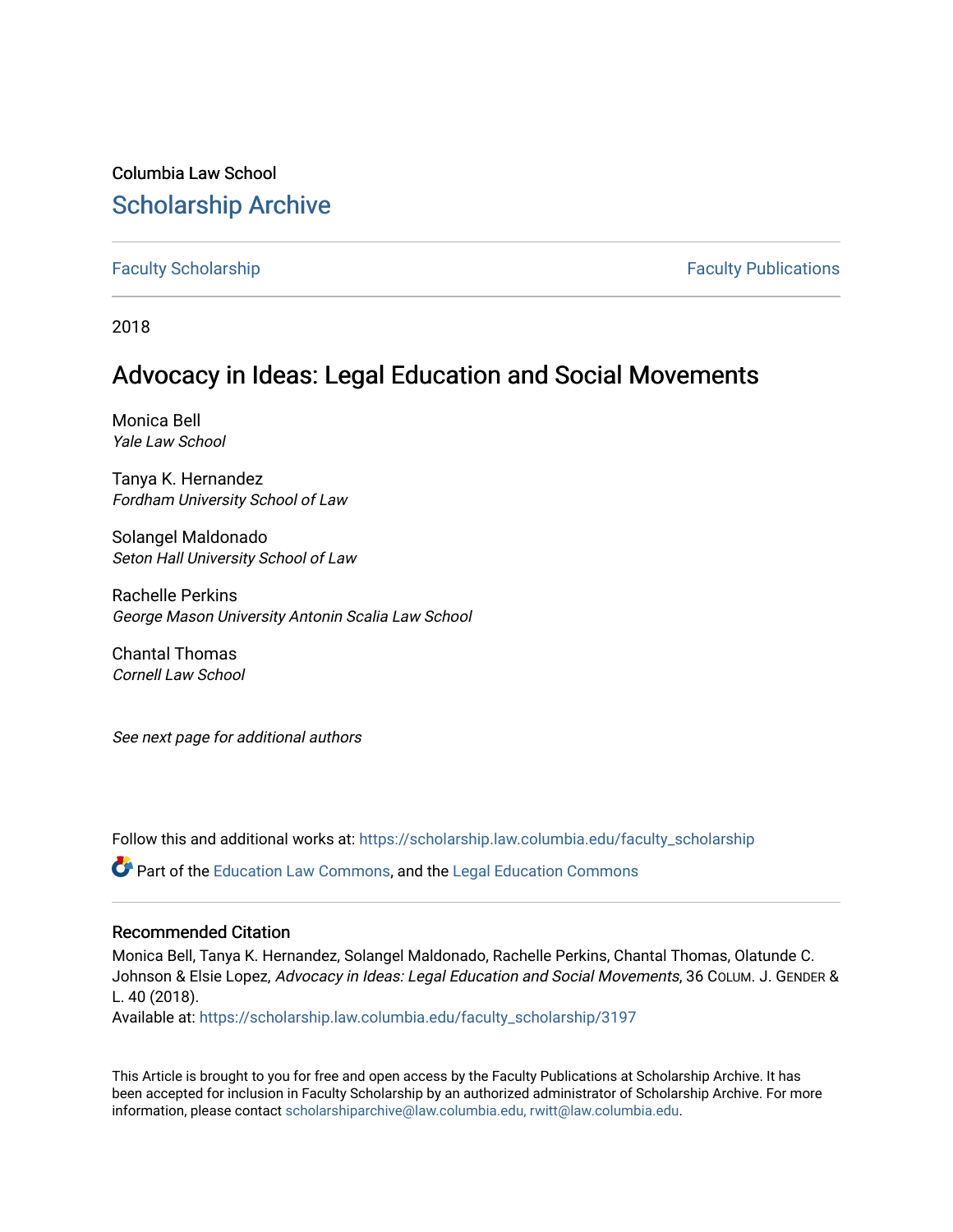### Authors

Monica Bell, Tanya K. Hernandez, Solangel Maldonado, Rachelle Perkins, Chantal Thomas, Olatunde C.A. Johnson, and Elsie Lopez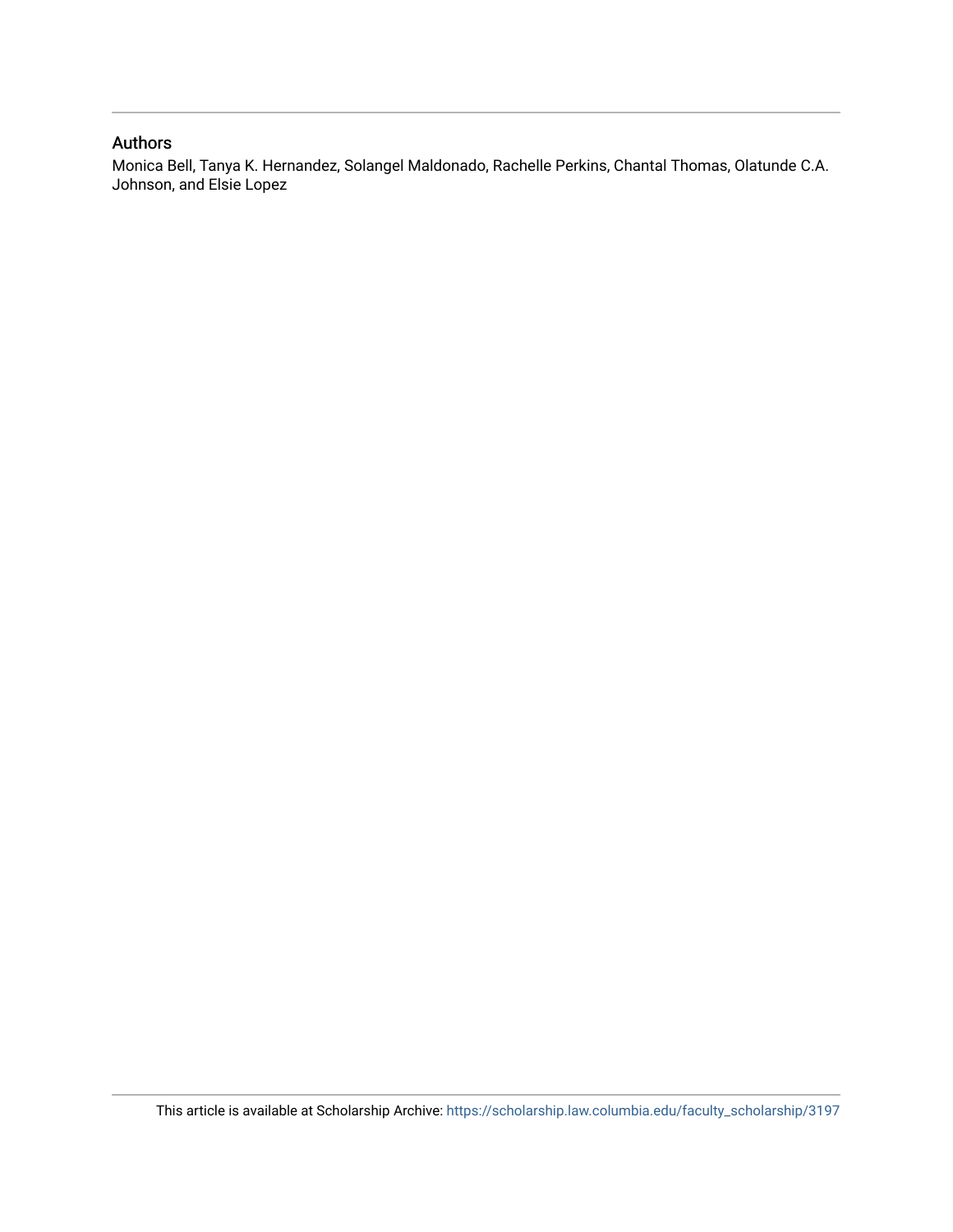## **ADVOCACY IN IDEAS: LEGAL EDUCATION AND SOCIAL MOVEMENTS**

## **MONICA BELL,\* TANYA K. HERNÁNDEZ,\*\* SOLANGEL MALDONADO,\*\*\* RACHELLE PERKINS\*\*\*\* & CHANTAL THOMAS† Moderated by OLATUNDE JOHNSON‡ Introduction by ELISE LOPEZ§**

**Elise Lopez [EL]:** Thank you all for attending our conference. I want to thank the conference chairs and all of our Empowering Women of Color (EWOC) team for putting together this incredible event.

I hope you all are, and continue to be, inspired as I have been throughout the day. We have one more amazing panel, entitled *Advocacy in Ideas: Legal Education and Social Movements*. Our own professor Olatunde Johnson will be moderating. Please enjoy this culminating discussion.

**Olatunde Johnson [OJ]:** Thank you. Good afternoon, everyone. We are very excited about this last panel, which we hope will present an opportunity to bring a lot of

**\*\*\*** Solangel Maldonado is the Eleanor Bontecou Professor of Law at Seton Hall University School of Law.

**\*\*\*\*** Rachelle Perkins is the Associate Dean for Academic Affairs and an Associate Professor at George Mason University Antonin Scalia Law School.

**†** Chantal Thomas is a Professor of Law at Cornell Law School.

<sup>© 2018</sup> Bell, Hernández, Johnson, Lopez, Maldonado, Perkins, and Thomas. This is an open access article distributed under the terms of the Creative Commons Attribution License, which permits the user to copy, distribute, and transmit the work provided that the original author(s) and source are credited.

**<sup>\*</sup>** Monica Bell is an Associate Professor of Law at Yale Law School.

**<sup>\*\*</sup>** Tanya K. Hernández is the Archibald R. Murraya Professor of Law at Fordham University School of Law, and author of the forthcoming book MULTIRACIALS AND CIVIL RIGHTS: MIXED-RACE STORIES OF DISCRIMINATION (NYU Press).

**<sup>‡</sup>** Olatunde Johnson is the Jerome B. Sherman Professor of Law and Vice Dean at Columbia Law School.

**<sup>§</sup>** Elise Lopez, J.D. candidate 2018, served as 2016–2017 President of Empowering Women of Color at Columbia Law School.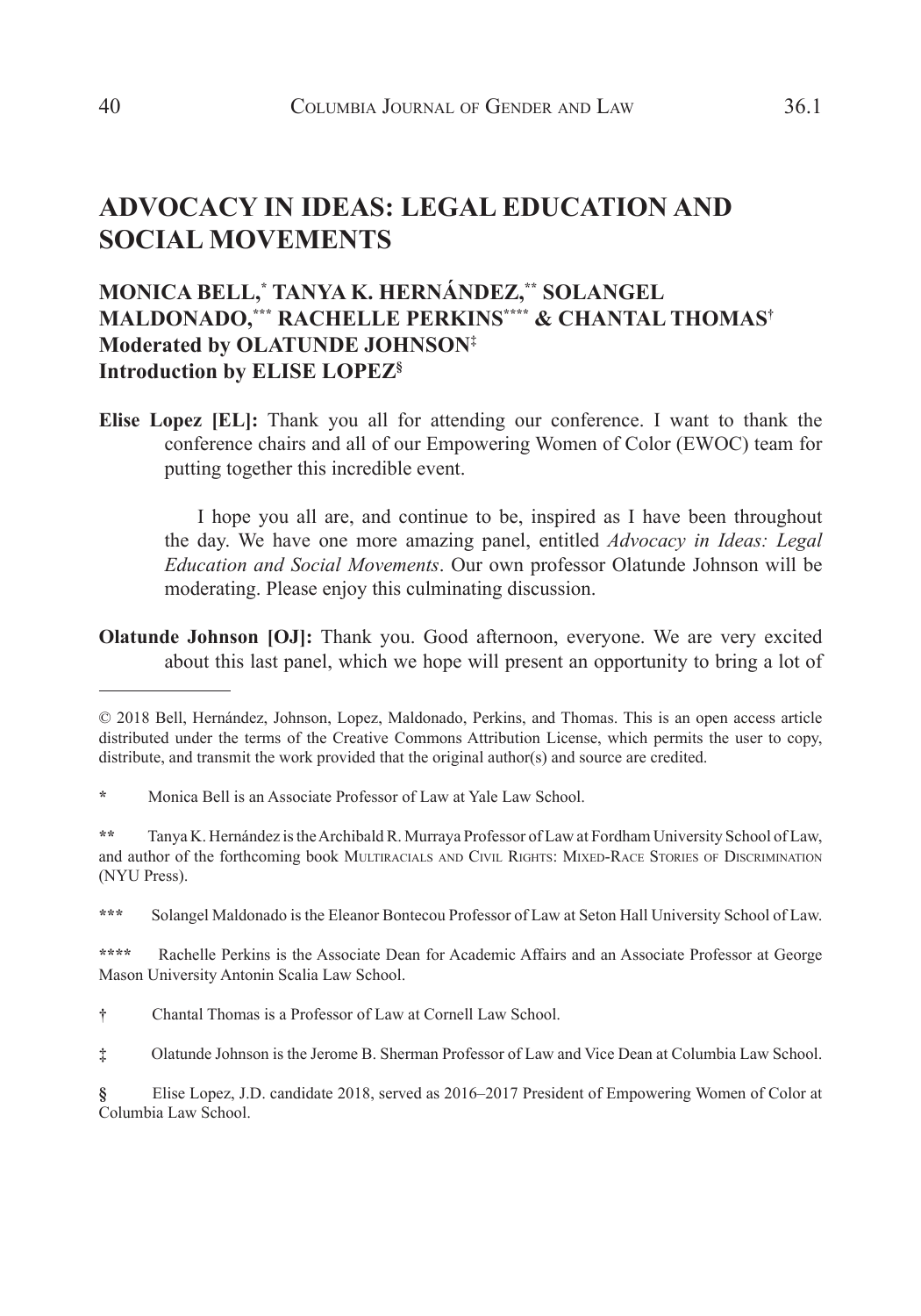the themes together from the day and reflect. I'm always happy to be at EWOC events. I remember the early days of EWOC—it was hatched out of a little bit of pain and despair, but it has become a place of leadership for our entire community. I remember those early meetings in Katherine Franke's house with some of the faculty around here participating in those early discussions. It's really been inspiring to see how the organization has grown. So, thank you for putting together this conference, and to all of you who have taken leadership in EWOC.

This panel is really an opportunity to explore the role of women of color in shaping ideas in the legal academy and in legal discourse more broadly. Everyone on this panel today is a professor and has joined legal academia, but what I think we really want to emphasize through this is that for many of us it begins in law school, where you can engage in shaping ideas through the writing that you do in your courses and in journals, in taking leadership positions in journals, and in organizing conferences like this. It may seem that in talking about the legal academy it's really a shift away from some of the discussions of particular substantive areas that we were just talking about—healthcare and healthcare disparities—but I think it's important for us to think about the issues that are often marginalized in legal academy and the role that women of color can play in bringing these issues into mainstream legal discourse, or in expanding what we think of as being the mainstream.

We have a wonderful panel here today to talk to us about shaping legal discourse, and they're going to talk about their own paths to legal academia. We'll talk about some of the opportunities as well as the general structural barriers and how one might begin to address these barriers. They'll also talk to you about their work, about their own journeys and methodology, and about how they've approached some of the questions we've been dealing with today.

I'm going to very briefly introduce the panelists. Our panelists all have formidable backgrounds and you should read their full bios, but I will just tell you they've all published fascinating, groundbreaking articles in top law reviews and in prominent journals. Their scholarship spans fields including constitutional law, international law, corporate law, family law, criminal law, civil rights law, and sociology. They've clerked, they've worked in fancy jobs in private practice, public interest, government, et cetera. I'm going to introduce the panelists briefly, then I'm going to throw out a general question that gives them an opportunity to talk about their paths to academia.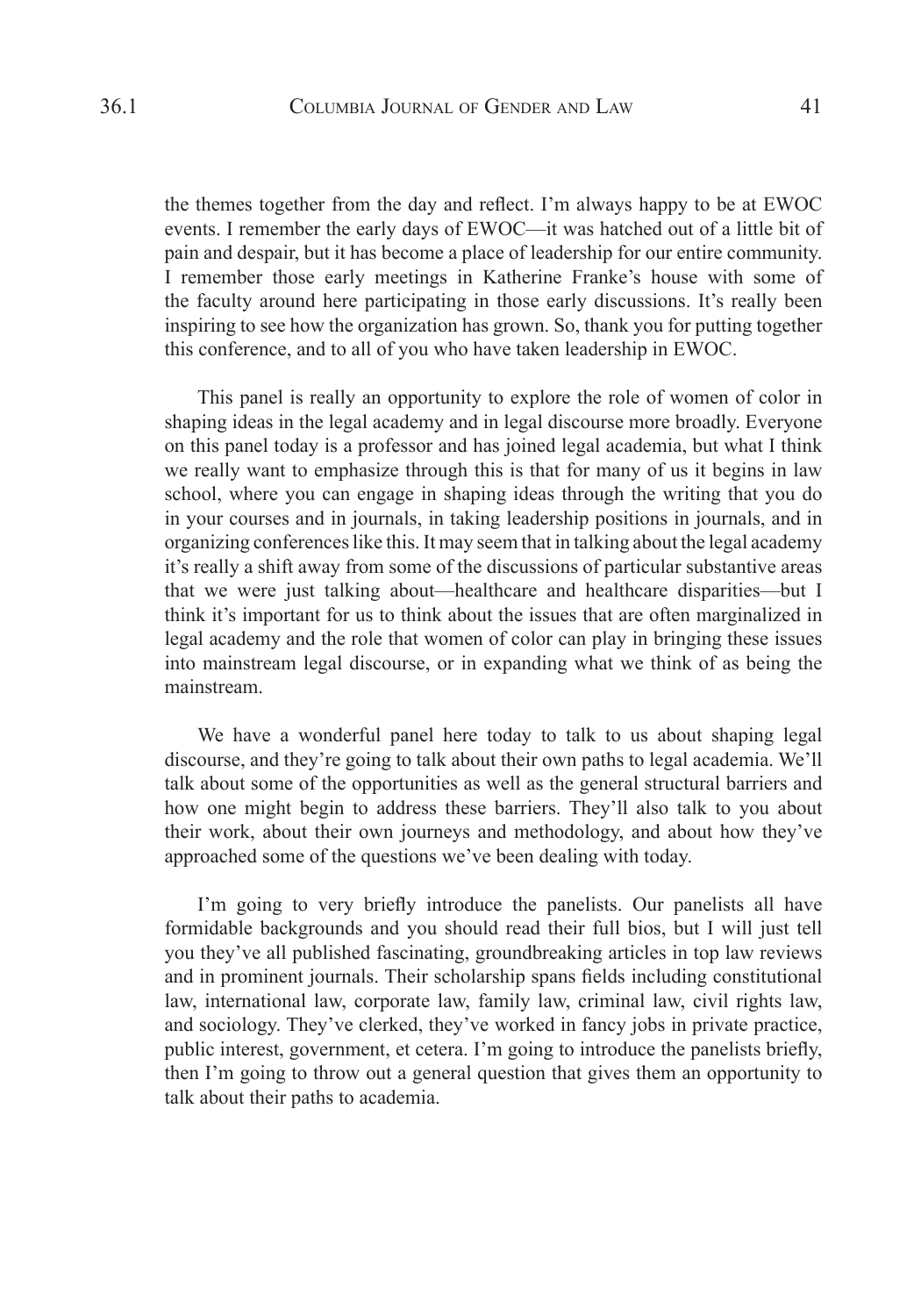First, we have Solangel Maldonado. She's a Columbia Law graduate—and has also been sitting next to me all semester because she's teaching Family Law here and she's a professor at Seton Hall Law School. Then we have Rachelle Perkins, who's an Associate Professor of Law, and Associate Dean for Academic Affairs at George Mason Law School. And then we have Monica Bell, a Climenko Fellow & Lecturer on Law at Harvard Law School, and a PhD candidate in sociology at Harvard, and she'll be joining the faculty of some very lucky law school this fall. And then we have Professor Chantal Thomas, who's a Professor of Law at Cornell Law School. And Tanya Hernández, Professor of Law at Fordham Law School.

Let's start with you, Solangel. Can you talk about your path to legal academia? And if you want to, in that context, you can talk about some of the challenges that you might have overcome, and provide us with something we can follow up on in further discussion in terms of how we address some of these structural barriers and challenges.

**Solangel Maldonado [SM]:** I am delighted to be here. This has been a wonderful conference. My path to academia has not been entirely traditional. Although I graduated from Columbia and did a clerkship, I did not do everything that I should have done because I did not know what I was supposed to do. I realized in my first semester of law school that teaching was a great job. You get to think about the law, do research, and mentor students. What could be better? But I knew nothing about law teaching so I did not do everything that I should have done to prepare myself for the academic job market.

For example, I did not try out for law review. How was I supposed to know that membership on law review is really important for aspiring law professors? I did, however, join the *Columbia Journal of Gender and Law* because its mission aligned with my values and interests. I did not apply for clerkships during 2L year—the window when I was supposed to apply—because I did not know that clerking is something that you should do if you are thinking about academia. But Professor Carol Sanger, who had recently joined the Columbia faculty, organized a brown bag lunch for students considering law teaching. She pulled me aside after class one day and said, "I think you should come to this brown bag." At the brown bag, I realized that there were are all these opportunities that I should have been taking advantage of and had not. By then I was a 3L, but after that brown bag, I very quickly took certain actions—such as applying for a clerkship and developing a research agenda—to help prepare me for the teaching market.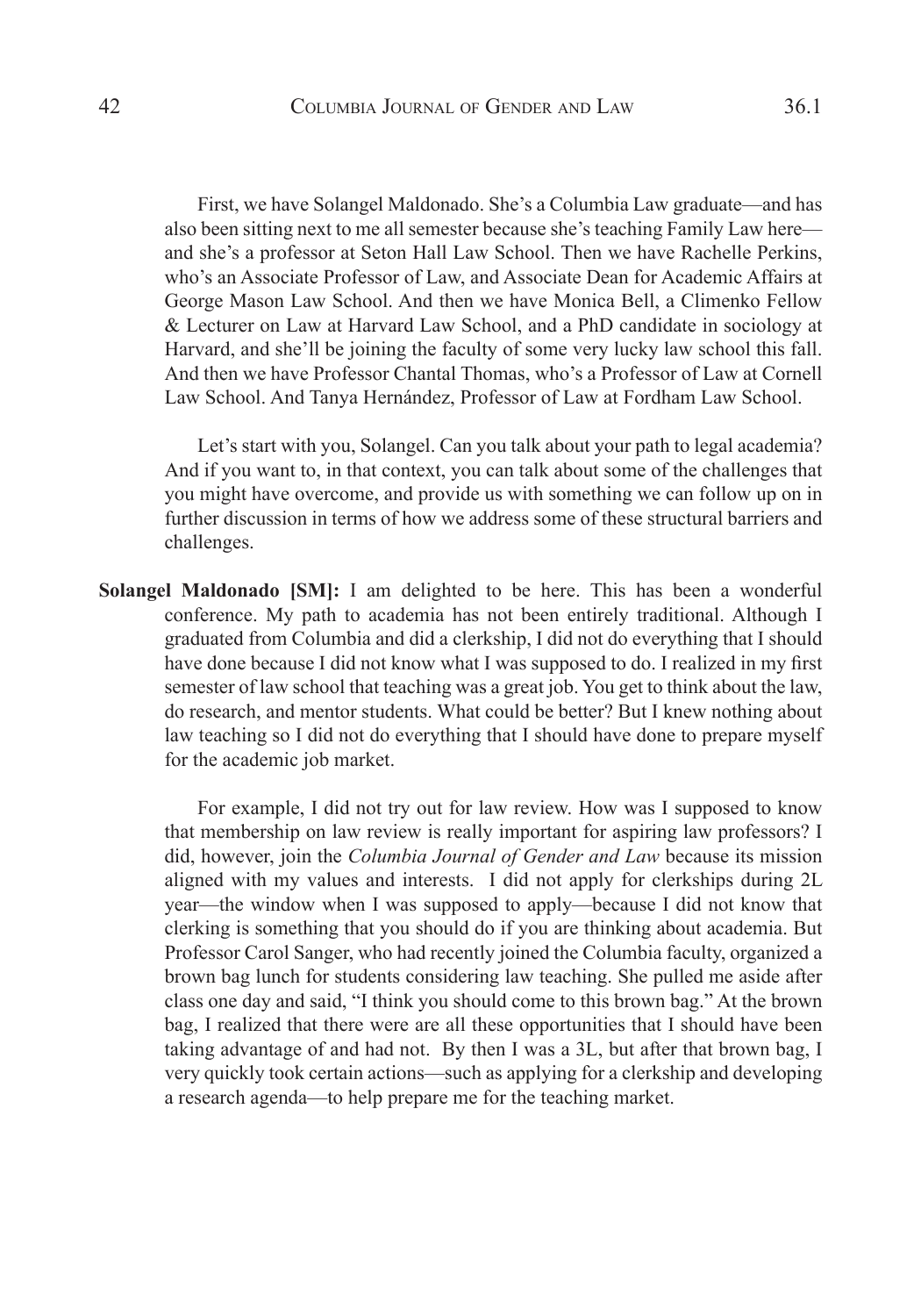After my clerkship, I went to a firm and I was very lucky because I had only been there a few months when I got a call from Seton Hall Law School asking me to interview for a teaching position before I even began my job search. How did they know that I was interested in teaching? Well, I had a network of great mentors who knew that I was planning to go on the teaching market in a few years. Those mentors told Seton Hall about me and helped me prepare for the day-long interview. The rest is history.

I will talk more about my work later, but my interests lie at the intersection of race, gender, and family law—that is my passion. I love researching and writing in this area but it presents challenges. I want to preface my next statement by saying that I have been blessed to teach at an institution that has been very supportive and has been invested in my success. But as the first person in my family to go to college and law school, I faced hurdles in college and law school that my peers from other backgrounds did not. Then, when I joined academia, not understanding the politics of navigating academia as a woman, as a woman of color, and as a first-generation college graduate, meant that I made many mistakes along the way.

The second challenge is the result of choosing to write in the areas of race, gender, and family law, areas that are still undervalued in the academy. We have seen scholarship refer to family law as the pink ghetto, and when you add gender and race to it, you realize this work is not valued nearly as much as scholarship in other areas. So that has been challenging.

The final challenge is that, although I've been teaching for fifteen years, I am still aware that as a woman, and as a woman of color walking into the classroom, there are negative assumptions that will be made about me. I want to plug a book that was written by academics a couple of years ago, *Presumed Incompetent*,<sup>1</sup> which addresses how women of color in academia are presumed to be less qualified and less competent to do the work that we do.

These are some of the challenges. I'll talk about how to overcome them later.

**OJ:** Next we have, Rachelle.

<sup>1</sup> Presumed Incompetent: The Intersections of Race and Class for Women in Academia (Carmen G. González et al. eds., 2012).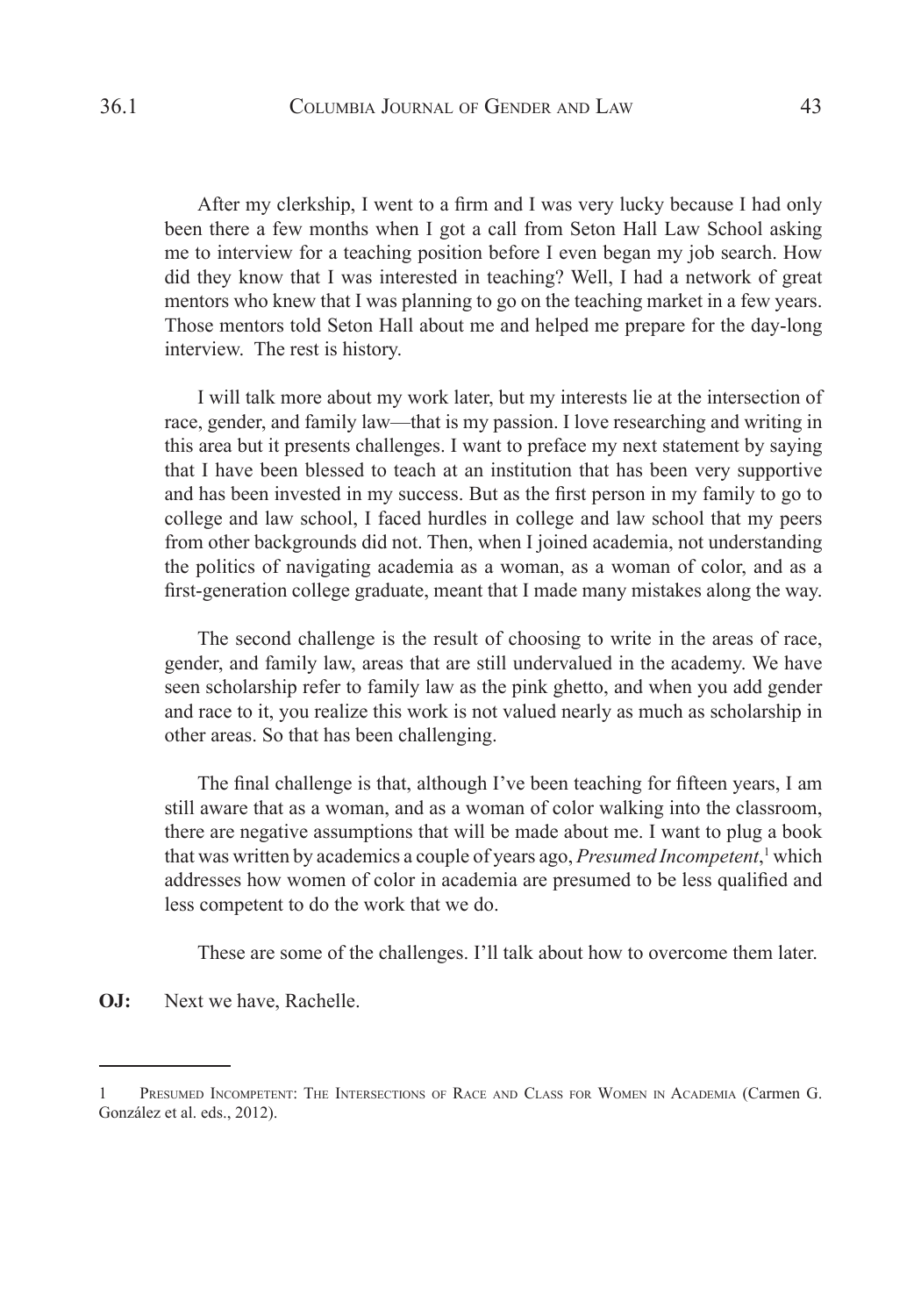**Rachelle Perkins [RP]:** So, our paths were a little similar, except I went through all of law school not realizing that I wanted to be a professor. I was focused on my tax courses and pursing a job in that field. After law school, I was able to land a great job at a big firm doing corporate tax, and was just as happy as I could be. Similarly to Solangel with Professor Sanger, Professor Schizer dropped a bug in my ear and said, "This is something I think you would be really good at." But at the time I was happy with my job and not sure academia was something I wanted to pursue.

After quite a few years of practicing, I ultimately came to realize that there was a certain amount of intellectual curiosity that I had about some of the very interesting work that I was doing that was not being fully satisfied in the law firm environment. There were topics I really wanted to explore further, but there wasn't really the opportunity to do so.

Thankfully, I was able to transition out of practice by coming here to Columbia as a transactional studies fellow for two years, and it gave me the opportunity to really focus on some of the issues that I had been thinking about while I was practicing, write a publishable article, and get immersed in the academic environment. This fellowship opportunity was invaluable in terms of both my ability to ultimately get an academic job and in making me realize that being a law professor was what I wanted to do with my career.

In terms of the area of law that I was in, I faced a different challenge as a woman of color because tax law is not a very diverse field. Achieving success and establishing a network of mentors meant that I would have to cultivate relationships with people who did not look like me.

#### **OJ:** Monica Bell.

**Monica Bell [MB]:** I'm Monica Bell, and I am from South Carolina, so some of the images from the movie were interesting because those are a lot of the places where my family is from and places where I grew up. Similarly to some of what we've talked about the panel, I'm a first-generation college student and I went to college in South Carolina at a liberal arts school. When I went to law school, it was my first time being in a setting that was anything like the places that you're in now.

I sort of showed up, I was excited to be there, and I had no idea what I didn't know. I was just kind of doing my thing. I hadn't thought about academia at all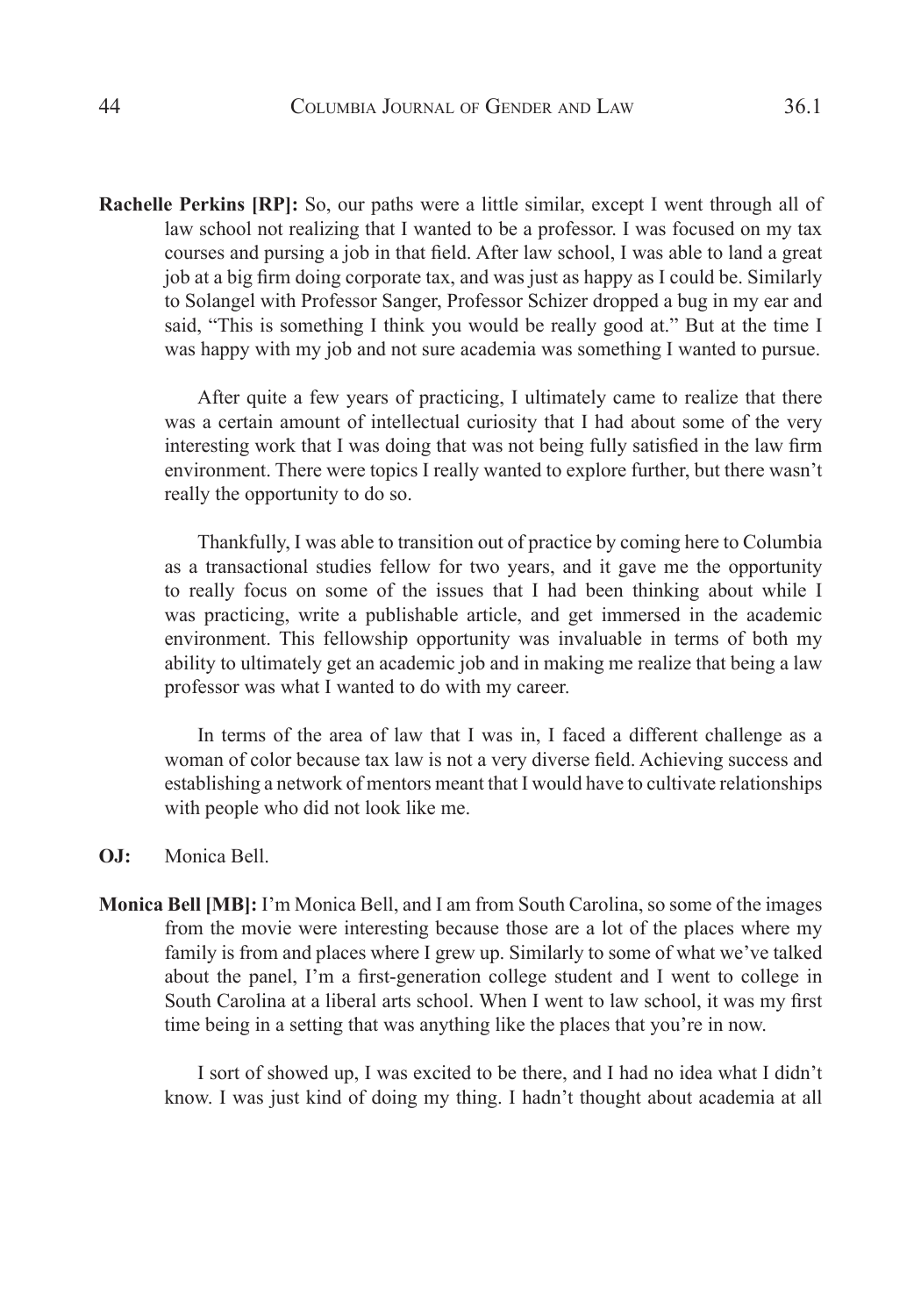until I had a professor pretty early on in law school who's a woman of color and who was my contracts professor. She said at the end of the semester, "Oh, have you ever thought about academia?" And then went on this long spiel about how amazing being a law professor is. That was my first time even thinking about it, but she talked about writing, and she said, "You seem like you write well." And I thought, I love writing, I always have.

I started to think about that in part because, too, I was curious about what I would do with law. I realized pretty early on in law school that a lot of traditional practice didn't seem that appealing to me, so there was this thought that I don't really know that I like where this is going. Exposure to this whole new potential opportunity made me start thinking about academia and from that point, which was the second semester of law school, I started trying to read up on different theories that seemed to be important in legal academia. I started writing immediately. But it wasn't that instrumental, it was just to see whether I could do it, and whether it just felt right. It started to help me make sense of why I was even at law school.

Now, here's the problem. At the time that I was doing all of this random writing, I didn't have a lot of guidance on writing things. I didn't seek out mentors; I never went to anyone's office hours, although people seemed to like me personally. I didn't know what I wanted to focus on, and I felt that that meant that I shouldn't engage with them. There was about half of law school where I was just kind of there doing my thing and not too worried about it. And then I realized in the second half of law school that other people had mastered a way of engaging that I hadn't thought about. In terms of building relationships for clerkship applications; in terms of building relationships around writing. There was a thing at the law school in terms of getting writing awards and things like that, but in order to get those, you had to have a professor nominate you. Because I was just kind of doing my own thing, no one ever knew what I was engaged in. This is all to say, for me, one of the things that has been really important is to learn how to seek mentorship and guidance. I've done that pretty late, and I didn't do it at all in law school. So that's something that I had to figure out.

I have one final point, and that's the subject matter. I study criminal justice, I use law and sociology methods, I focus on issues of poverty and race and gender—I always have, and that's not going to change. There was a period of time in which I was worried about that, because I was told by people who were concerned, "You need to find something that people want to hire you to do." What I think we have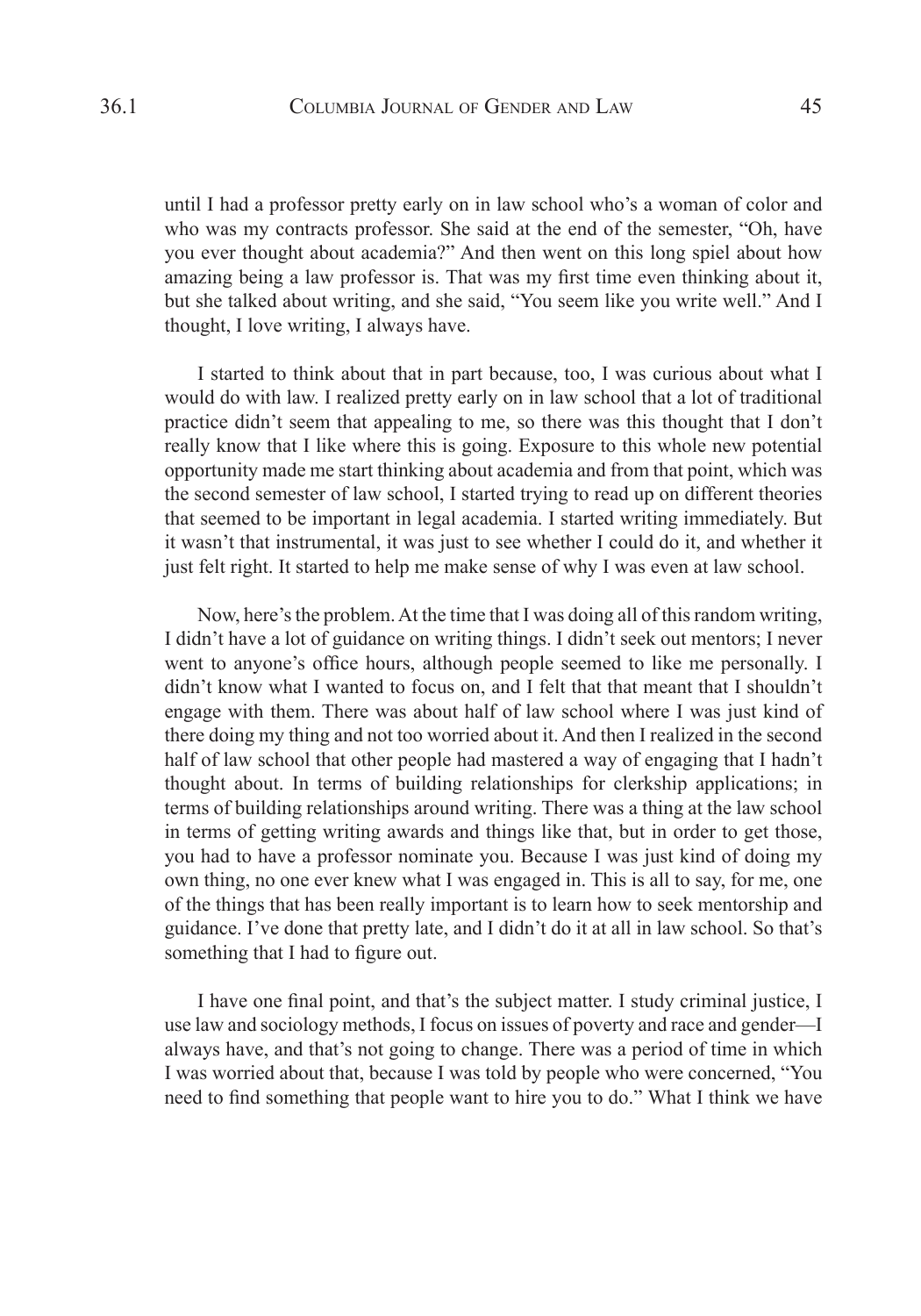to do is be the very best at what we're passionate about, but it took me a while to get there.

**OJ:** Thank you. Professor Thomas.

**Chantal Thomas [CT]:** Thanks so much, and thanks to the organizers for putting this event on and for inviting me to be part of it. It's been so inspiring.

So how did I wind up in the job that I have now, and that I'm very fortunate to have? It's so interesting to be in this discussion and hear other people's stories. I've never actually connected the dots, but mine was in some ways quite similar to stories that other folks have already told, in that it was a little bit accidental. I didn't necessarily start out thinking of myself as somebody who was going to go into the academy, and I also didn't know about the things that you're supposed to do in order to chart that path.

As somebody with no other lawyers in my family—nobody had taken this path before—I didn't know that things like fellowships and clerkships were typical components of professional formation for aspiring academics. I didn't know you're supposed to apply for law review for similar reasons and wound up applying for law review because a good friend of mine was applying and encouraged me to as well. So, I happened to apply, and I happened to get on.

In that context, I began to discover my interest in digging down beneath layers of exposition into a deeper analysis of legal argument and reasoning; burrowing into particular forms of legal research and thinking about the ideas that were generating scholarship at the time. We were fortunate to publish fantastic scholarly works. But still, I didn't think of myself as somebody who could be a professor. Perhaps being a person of color and a second-generation immigrant contributed to why, when I graduated, I thought I needed to go and get a good job with a good salary, and that was really as far as I was thinking. But it turned out that, at the firm, I found myself feeling a little bit limited and somewhat frustrated.

 The intellectual reason for the frustration was that I was unable to dig deeply into the reasoning supporting our legal practice. I was doing transactional work—I was always interested in issues of global economy and I still work on those issues now—and we would get these deals, but I would have one teeny, tiny little piece as a junior associate, and I would want to know the bigger picture. So, I'd steal into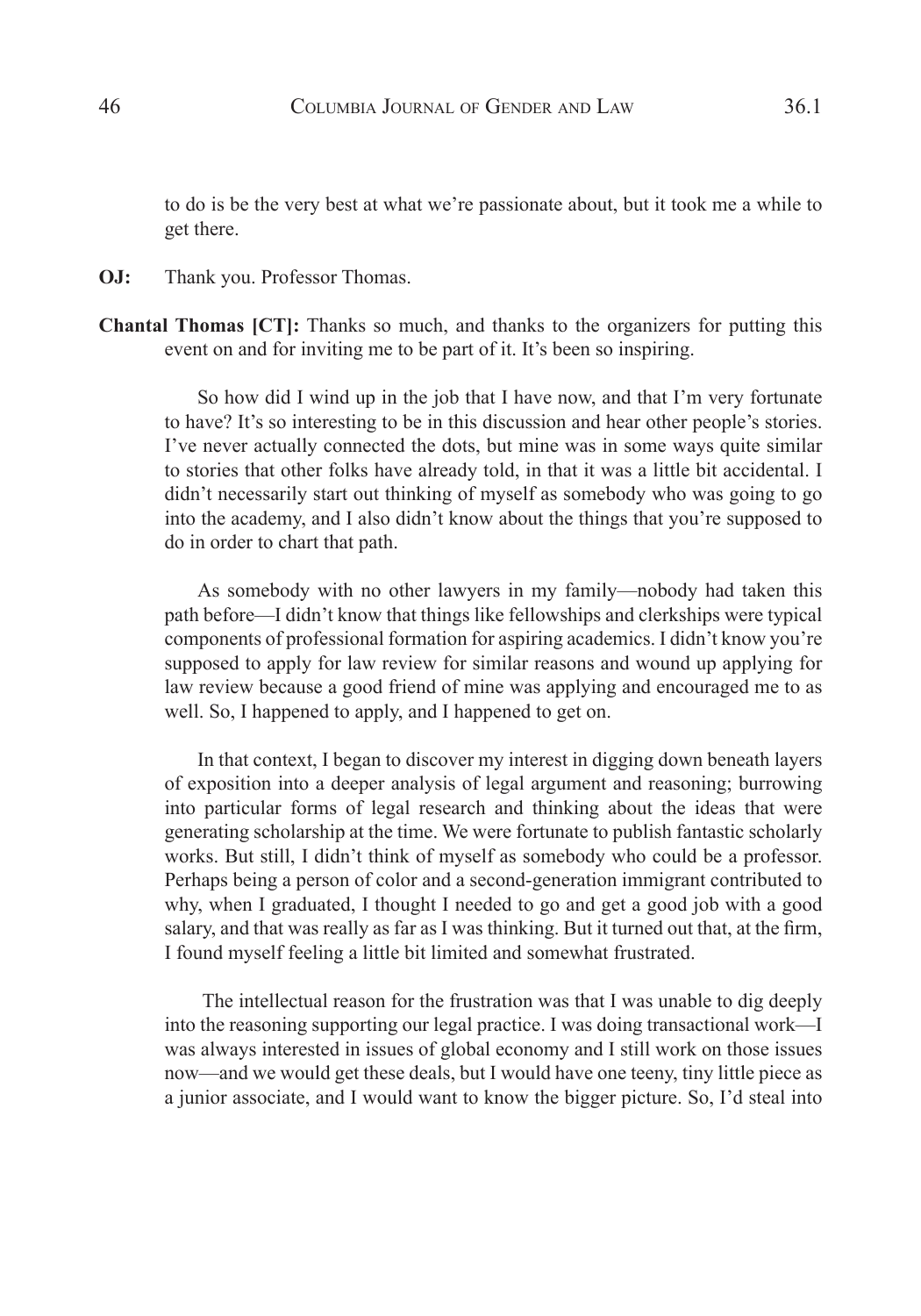the library on my off hours to try to understand the larger framework in which the deal was unfolding. And so, I started to think about maybe teaching on the side as a way to get my fix, you know, my theory fix and my idea fix. I applied to teach at Fordham Law School as an adjunct, and it was the hiring committee chair who invited me to apply for a full-time position, and that is how I very luckily wound up getting my first teaching job.

It was very much an unusual path and not necessarily an intentional one, and I think that that speaks to lots of issues. It speaks to how we see ourselves, how the institution sees us, and who we see in institutions in legal education. When I was a law student at Harvard, there were black women on the faculty, and that had been a major controversy. I started the year after Derrick Bell had resigned in protest from the Harvard Law faculty because it had not hired a black woman. Now, of course, there are several brilliant black women on that faculty. But that lack of direct role modeling may also have played a role.

For all these reasons, I think these kinds of conversations are key in bringing to people's attention who might be interested in these sorts of things, not only what to do to get a teaching gig, but also what helps sustain you once you do. Definitely, I would second and third what others on this panel have said in terms of seeking out relationships and mentorships. That was something that the speakers this morning also emphasized—so it's hard to overemphasize how important it is to look for people who can advise you, and who can protect you in various ways, including from mistakes you might otherwise make for lack of experience. And sometimes these mentors will look like you, and sometimes they won't but will be likeminded in some way. I think this is especially important to emphasize for women of color because, due to their relative professional underrepresentation, they may feel inhibited in connecting with senior colleagues or they may not naturally gravitate to building relationships that could be crucial. This is not to generalize without recognizing individual variations and nuances, but rather to point to particular sites of potential vulnerability. It is important to be mindful that building these kinds of informal professional relationships may involve a relative disadvantage that you may have to work actively to counteract.

In my case, one thing I did was sort of gravitate towards likeminded folks. Intellectually, I was somebody who had a kind of a critical sensibility about international economic issues, and it took me a while to find my scholarly kindred spirits. And so another part of what sustains you academically is to gravitate towards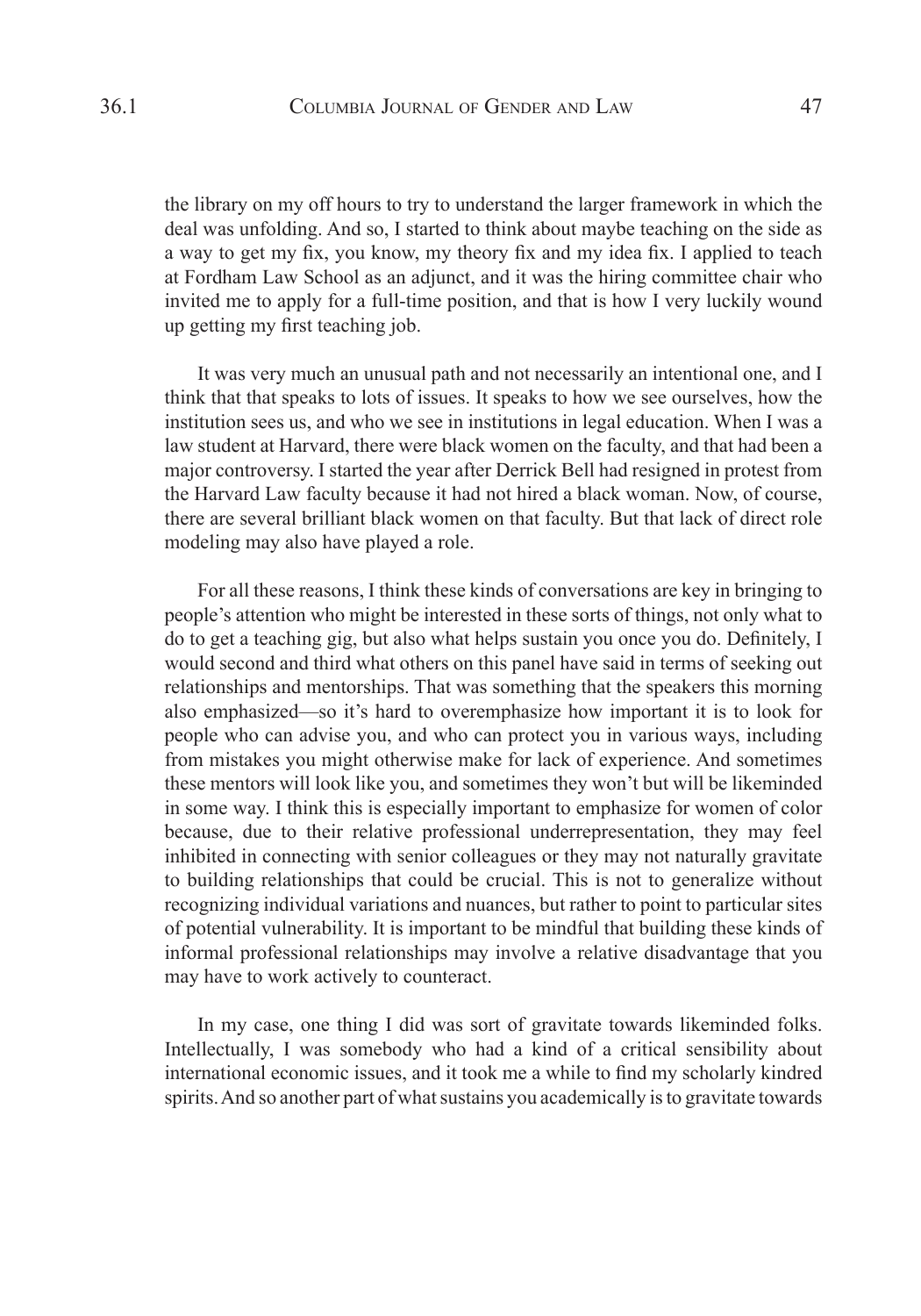people who see the world in the way that you do and build those communities as well, and those may or may not overlap with your other support systems and nurturing relationships that you hopefully also can create. So, seeking out mentors, but also fellow travelers, and creating your community, creating allies of various kinds—these are the kinds of things that will sustain you going forward.

- **OJ:** Professor Hernández. Thank you.
- **Tanya Hernández [TH]:** I feared that, being at the very end, I would end up repeating a lot of information, but it turns out, in listening to everyone, that I'm the only one on the panel who entered academia in the generic, traditional way. I'll just tell you briefly what that means, and then I'll circle back to the origins of the story. That means that there is what is called, affectionately, a "meat market," where the Association of American Law Schools, annually, in November, herds hundreds of applicants through for twenty-minute screening interviews. I got my entry-level job through that national job fair process.

That isn't an easy thing to do, because I was coming from a position as a lawyer working in direct legal services, which isn't a natural jumping point to academia. I wasn't doing high constitutional theory, I wasn't at some think tank, or anything like that. I was just helping regular people with their benefit issues, housing issues, and family law issues. But I was doing it for the HIV unit at Brooklyn Legal Services, and so all my clients were HIV-positive or had full-blown AIDS. The funding for my staff line was for an emergency wills person, so I became a trust and wills lawyer in the legal services context.

As a trust and wills lawyer, I had an authentic interest in teaching trust and wills. And I didn't realize that that was sort of like a golden ticket. So, I didn't have a mentor, I didn't have people at my law school saying, "Oh, this is the one that you want to hire," I did not have anybody like that. I was just a generic person—I mean, still, with a pedigree from an Ivy League institution, but I didn't have someone buzzing my name out there. I was just some person off the street looking for a job.

But having had a couple of years' experience doing trust and wills work, and saying I wanted to teach trust and wills, I didn't realize the doors that that would open. That's how I got my first job, and every lateral position I've had since then has been: in large measure because "she wants to teach trust and wills." Indeed,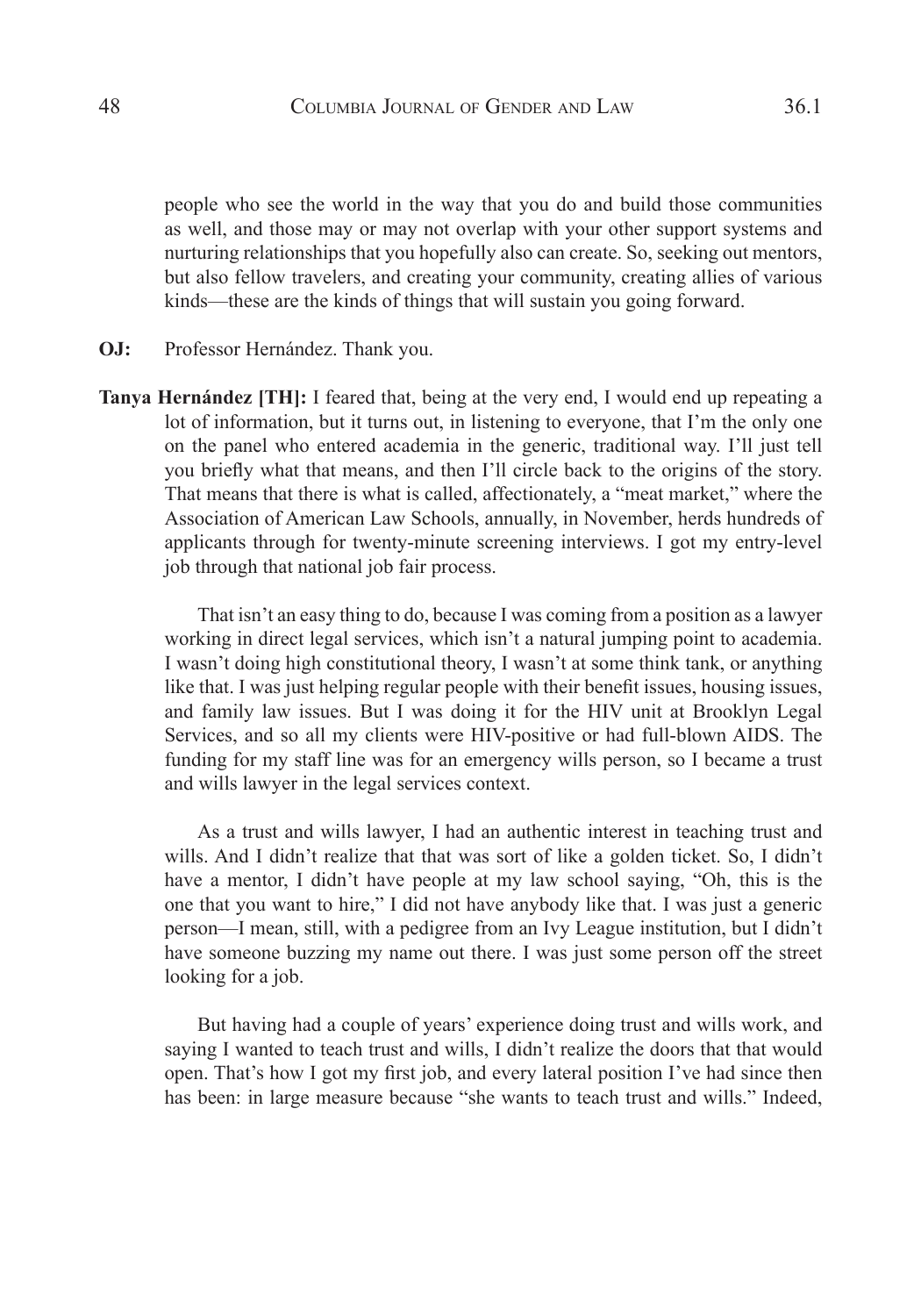I remember part of the woman of color interesting experience that I had on the market was when I was interviewing at one law school. One of the interviewers said, "You truly want to teach trust and wills?" I said, "Well, yes, I've been professionally doing this for the last couple of years. Why would you ask?" He said, "Oh, because, you know, some people put that down there as a strategic move." He questioned my sincerity. And I ran into him five or six years later—I didn't end up teaching at his institution—at a conference, and he apologized to me and said, "You know, you really were sincere, and I didn't really trust that that was the case."

How did I develop my interest in law teaching? I went to law school knowing that what I wanted to do was to help people, but also that I wanted to write about their stories. I heard somehow, in doing the search for law schools, that Yale Law School was the place to go if you wanted to be a law professor. That they were a factory for churning out law professors. I don't quite know where I heard that, I had no one to give me real information. But in any case, that's what I had heard. And so, I was fortunate enough to talk my way in the door, and I get there, and what I discover is that I, again, have another golden ticket that I didn't realize.

At the time, a number of other institutions had people in their faculty who were part of the flourishing of Critical Race Theory. With Critical Race Theory, the voices of people of color were central, and their stories were the main agenda. To both put their stories in the center, and to make their stories matter. And for me, that's why I was there. But I didn't know anything about Critical Race Theory until I showed up at the door, so it was fortuitous.

My interest in teaching has been based on this dual agenda all along. That is, to be connected to the authentic stories of people who are experiencing them on the ground, and then try to make them matter through what I write. And I had that benefit right in law school—as part of my trajectory to go into law teaching when I went on and did law review. My Note was based on my summer research experience both at what was then called the Puerto Rican Legal Defense Fund, which is now called Latino Justice, when the organization was doing a lot of work on hate crimes, racially-motivated violence, and the problem with prosecutors in not wanting to prosecute these crimes, or at least not as hate crimes.<sup>2</sup>

<sup>2</sup> Tanya Katerí Hernández, Note, *Bias Crimes: Unconscious Racism in the Prosecution of "Racially Motivated Violence*,*"* 99 Yale L.J. 845 (1990).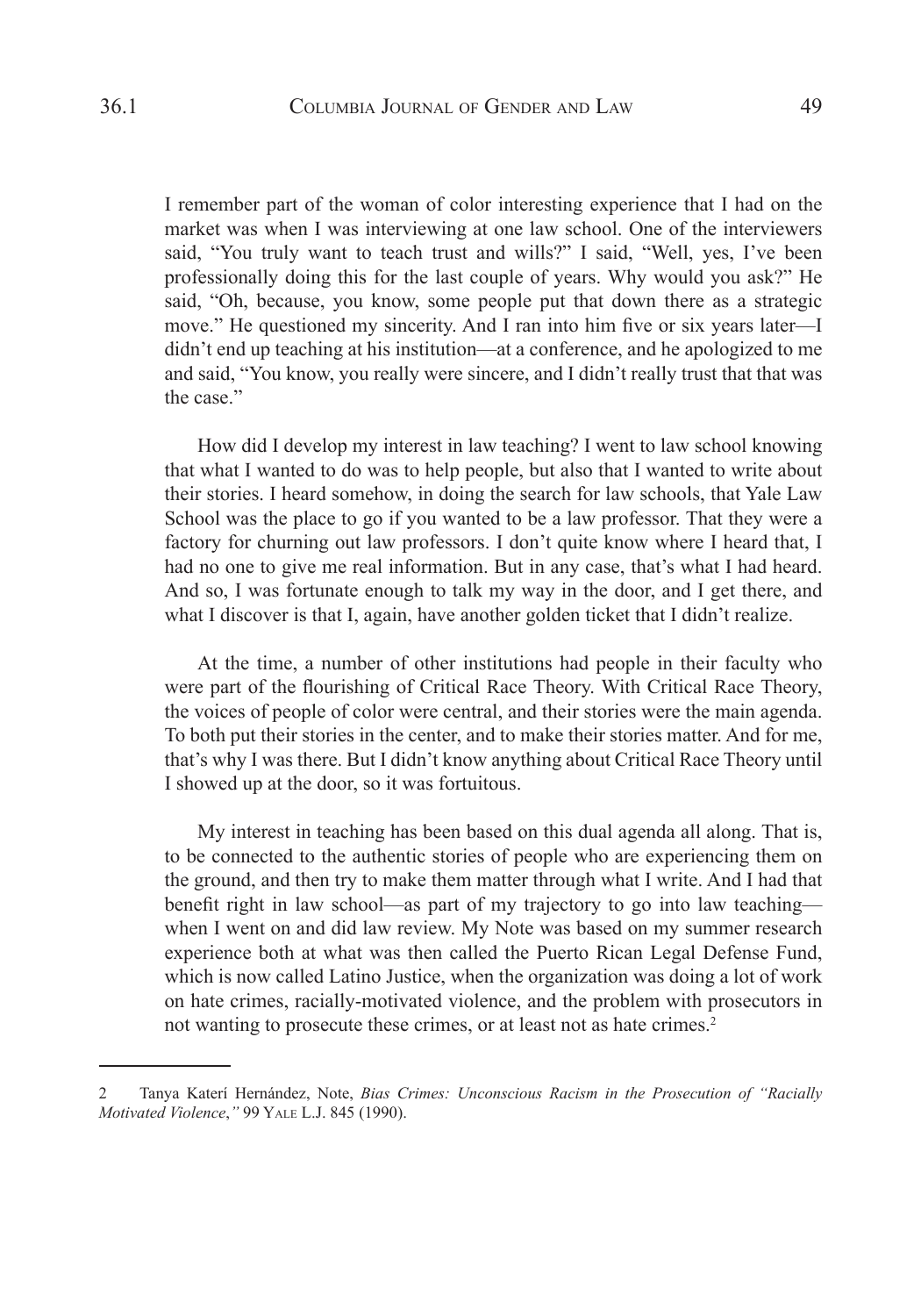That same summer, back then there was the luxury of "splitting summers," where you could spend half the summer doing one job and the other half of the summer doing another job. So, I split with a District Attorney's Office. This permitted me to interview the Assistant District Attorneys about racially-motivated violence. I put the insights from my two summer work experiences together, and had their interviews in my Note, along with the stories of the people who were the victims of racially-motivated violence. I got a lot of good feedback for doing that Note, and it reinforced my interest in being a Critical Race Theory scholar-activist.

So, what I will close with is that you've heard here some of the challenges of what it means to be a woman of color in academia. I want to talk a little bit, about what one can do or what one should tap into in order to make it a really thriving and glorious experience. And that's being in fellowship with others. That can mean any number of things. I was really benefited by the fact that, as I was beginning my scholarly career, I was invited to join a small group of faculty within the New York City area that would host small writing group meetings in their homes. And so, I got to be part of a group of people of color, and our allies, talking about ideas, talking about experiences in the classroom, helping one another, giving each other advice.

It was quite formative for me to have that experience, and that continued to grow with the Northeast Corridor Collective of Black Women Law Professors, across the Northeast Corridor, the Amtrak line, where black women, law professors like myself and others, would come together and share each other's work. The first hour would be us just chatting over coffee, and that's where we got to share with each other what was going on in the classroom.

Then the other remaining hour would be dissecting one another's work, peeling it apart, to make it better, and to fulfill the agendas that we wanted to fulfill. In academia there are moments where you can feel quite isolated, you can feel that you are being targeted in ways that are unfair, and all of those experiences and intuitions are accurate, as the book *Presumed Incompetent* documents.3 But at the same time, there are venues in which to address that sense of isolation, and part of it is in being able to seek out the fellowship of others with experience.

**OJ:** Thank you all for that. I see a lot of similarities, actually, in the stories, even though

<sup>3</sup> Presumed Incompetent, *supra* note 1.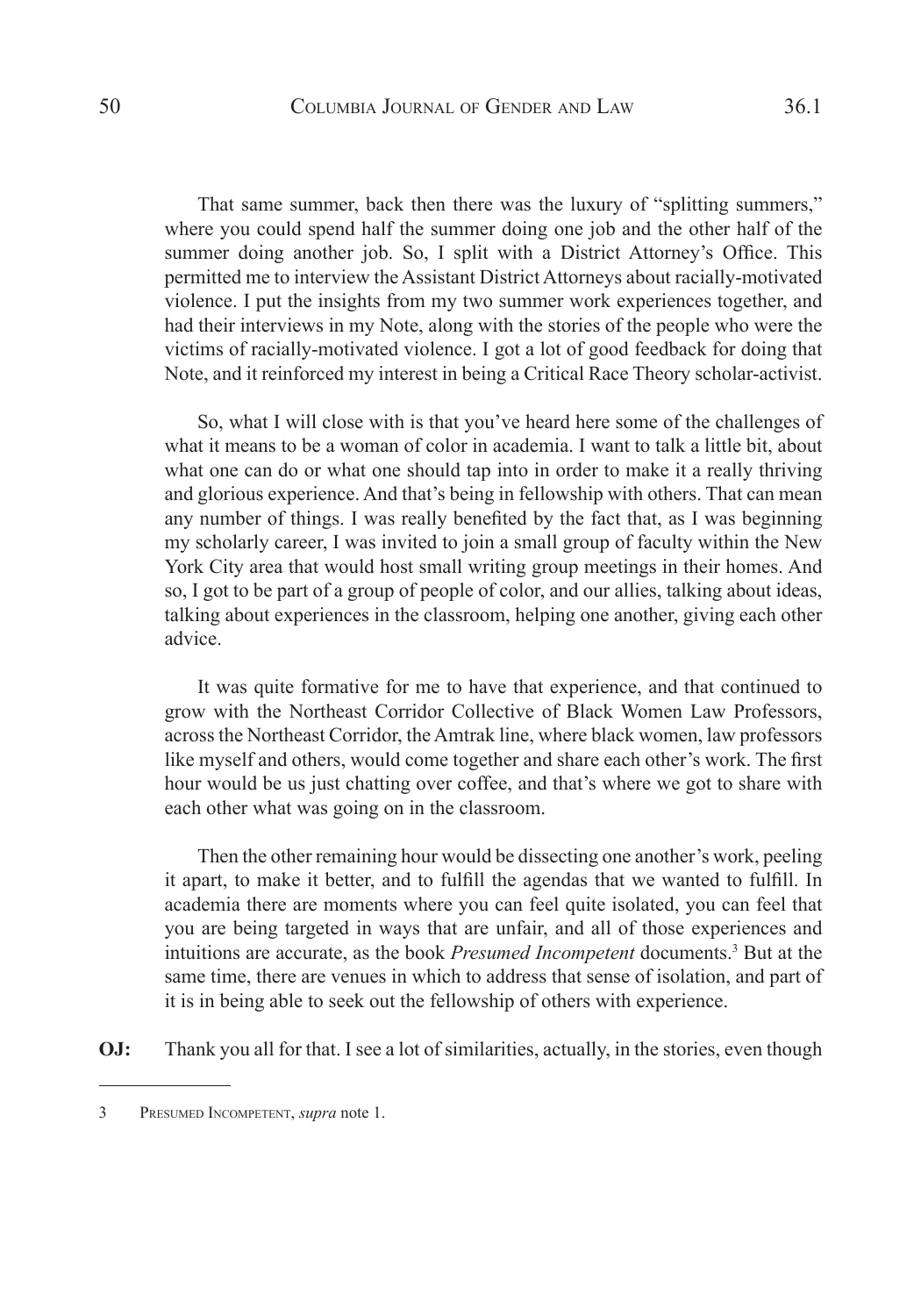some of the particular paths are different, and, obviously, your subject areas are different. I hope, for those of you who are considering academia, that you took note of some of the steps that people take. It begins in law school with writing, and there was a lot of talk about mentoring, and fellowship and building community. Some of the practical paths include fellowships, adjunct teaching, PhD programs, and other kinds of routes.

We've come a long way from the time when there were no women of color, for example, at Harvard Law School, before the days of the Northeast People of Color Legal Scholarship Conference. So, I think that we have to emphasize that we've made a lot of progress, and a lot of the structures and pathways are there to give people support in a way that might not have been when some of you started. But I did want to invite maybe one or two of you to say something about whether there are things that law schools should be doing differently, either in terms of legal education, or mentoring, support systems, to address issues of underrepresentation. Does anyone want to speak to that?

**SM:** I'm happy to start. I have made no secret of this at different institutions, but there's some research that shows that students of color are less likely to seek out faculty for mentoring, for a whole host of reasons. It is always fascinating to me when students come to my office and say, "I'm so sorry to bother you." Well, no, you're not bothering me. That's my job.

I think we need to do a better job of reaching out to those students—of all backgrounds—who we think would be great for this academic path. I'm always interested in getting more of us into academia because I do think we have many different perspectives that everyone should be exposed to.

This means that if I have a few students who I think would be really good teachers, scholars, and mentors, I see it as my responsibility to pull them aside and say, "Hey, you should stop by my office," or "Let's have coffee, and have a conversation about what are you doing, what your curriculum looks like for the next year and a half. Are you doing law review? Are you applying for a clerkship? You better apply for a clerkship. You better try out for law review. You better do that moot court or mock trial." I think it's our job as teachers to reach out as opposed to waiting for students to come to us. Had Carol Sanger not tapped me on the shoulder, I'm sure I would not be doing what I love to do. So, I think we need to be more proactive.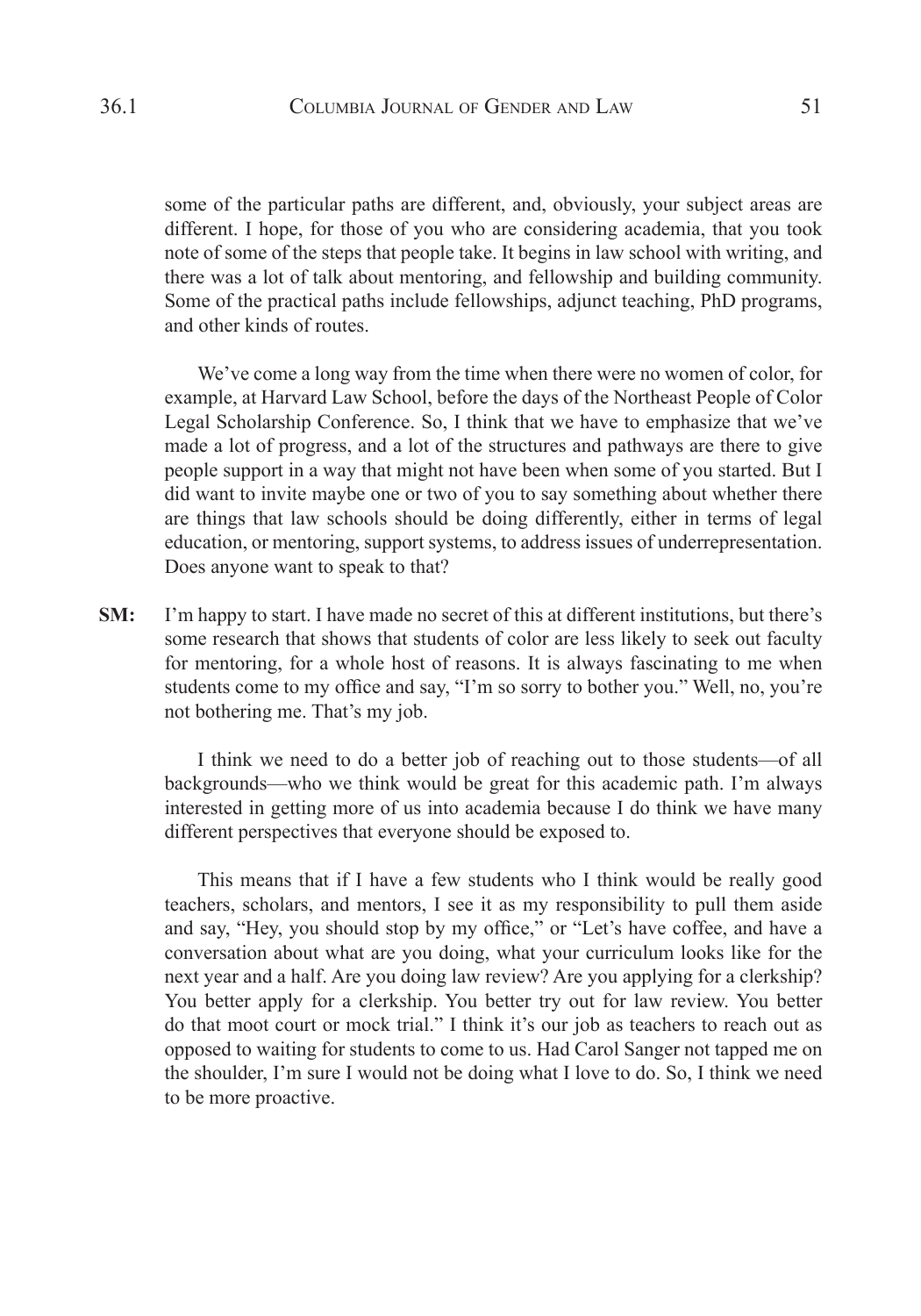One more thing: there are many organizations, like the National People of Color Conference (which only meets once every five years), the annual *regional* People of Color Conferences, the Latina & Latino Critical Legal Theory Conference, and CAPALF (the Conference of Asian Pacific American Law Faculty) that welcome law students. Last year, the Northeast People of Color Legal Scholarship Conference had a panel with law students, which was great. So, I would encourage you, if you are interested in academia, to reach out to us, and to participate in these conferences. It's a great way to get mentoring. I actually began participating in these conferences way back in 1999 before I started teaching, and the faculty I met there mentored me then and still do so today.

- **OJ:** Anyone else want to address the question?
- **RP:** I just want to share a similar but slightly different take. I think it's great to mentor students who feel like I can provide a safe space to ask questions on any number of topics relating to law school and their careers. It's important that I can be a resource for them and make sure they are thriving and on the right path. However, to the extent they are not in my field of tax law, I always want to make sure they know that they also have to make sure they are establishing these mentor relationships with professors in their chosen fields because, ultimately, those professors may be able to help them the most.

I think it's important to encourage people to really take the time—even if it's not someone who looks like you—to find someone who's doing what you want to do, and make sure that you aren't just a face in the crowd and make those connections. If Professor Schizer hadn't mentored me back in law school, I don't know that I would be in academia today either. It is also about finding and following through with the people that you look up to on a professional level, and make sure you're making those connections as well.

**OJ:** I wanted to shift gears and pick up on something that Monica Bell suggested about how you find your area that you're going to do research in, and how you approach questions such as methodology. For some of you, your work is very connected to issues that we've been talking about today involving race and gender, but for some of you, it isn't, right?

I was just curious if you could say more about both how you came to your own work, but also some of those tensions that are sometimes strategic, right? A lot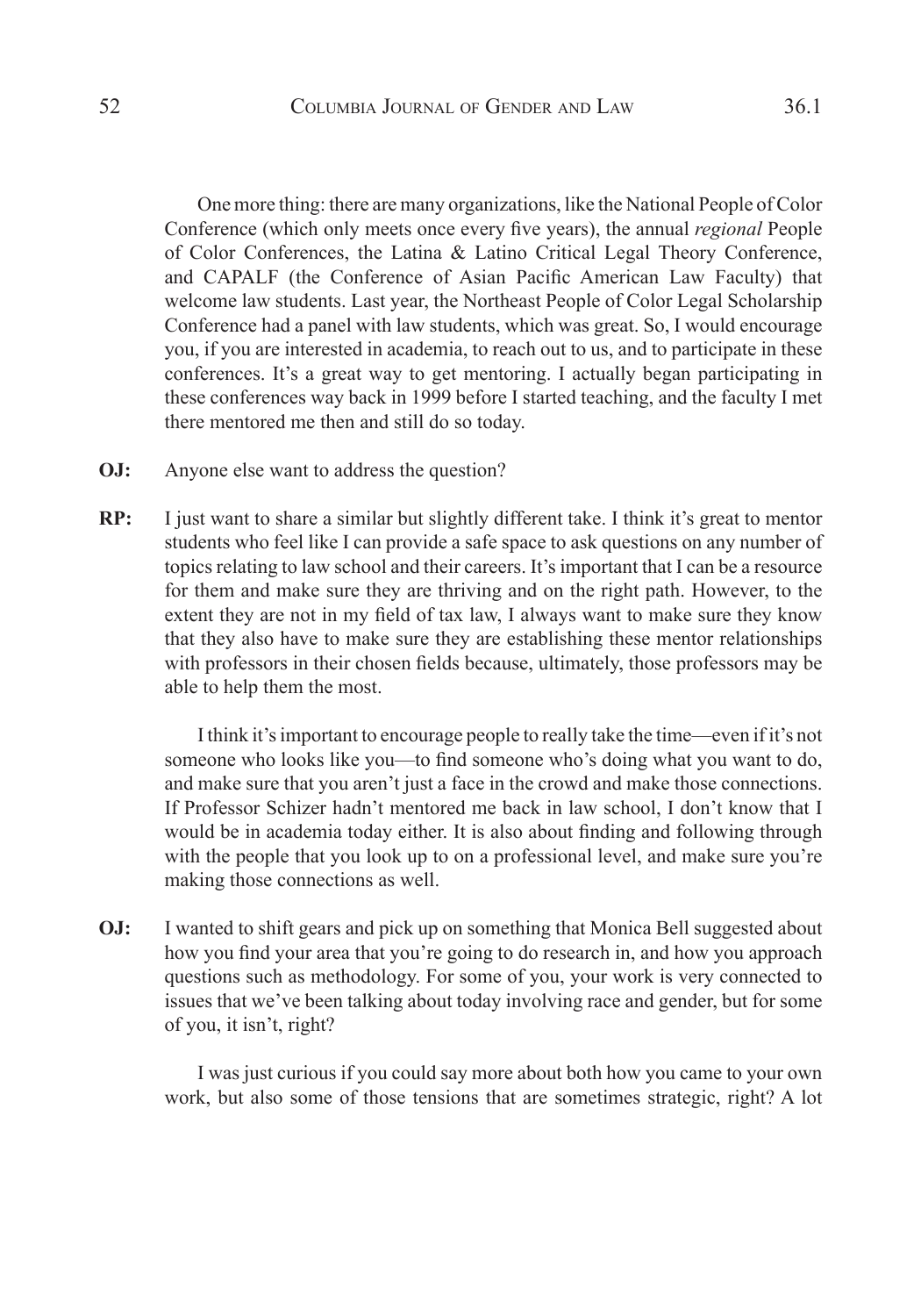of people say, for example, that you should stay away from questions of race and gender; others of you are expected to do work in that area when you don't have any particular interest in framing issues in that way. I'm interested in how you've navigated that, if this question is at all resonant with you. Who wants to jump in here?

**TH:** For me, the choices about what I write have always been following just whatever my passion is. Sometimes that meant that I was taking risks, but I took them anyway. I'll give you an example. When someone is on the job market to get a teaching job, part of the hiring ritual that follows the initial screening interview is to be brought back to the campus, so that the candidate can present their specific research ideas.

At that time, I was researching and writing about the debate that was then going on—and still somewhat is—regarding adding a multiracial racial category onto the census. That might sound very cut and dry, you know, administrative issues, or what have you, but when you talk about people's racial identity, you talk about racial mixture, you talk about racial intimacy, that can be very controversial and contested. And so, someone said to me that's not the very smart thing to go on the market with. Talk about your trust and wills work instead.

So, I took a chance. Some people really hated it, and I suppose those are the people that didn't call me back. But, if you're not your authentic self on the hiring "date," then what's it going to be like when you get institutionally "married"? I wanted them to know what they were going to be getting and I've continued to do that ever since. And sometimes that has meant that I've had to educate myself and gather a skill set that I did not walk into the law school building with. So, for instance, I became very passionate and very perturbed about some intuitions I had regarding sexual harassment and women of color. My own listening to the voices of women of color led me to believe, even though I had no proof empirically, that they were not being treated the same way within the legal system regarding their sexual harassment complaints.

Because I didn't have any documentary evidence, I then started to go to special classes to be trained in how to empirically research this. I had already been a sociology major, so I knew something about empirics, but I learned to do the empirical work myself to be able to then talk about it as a legal scholar. For me, what has been so phenomenal about just listening to my own intuition, following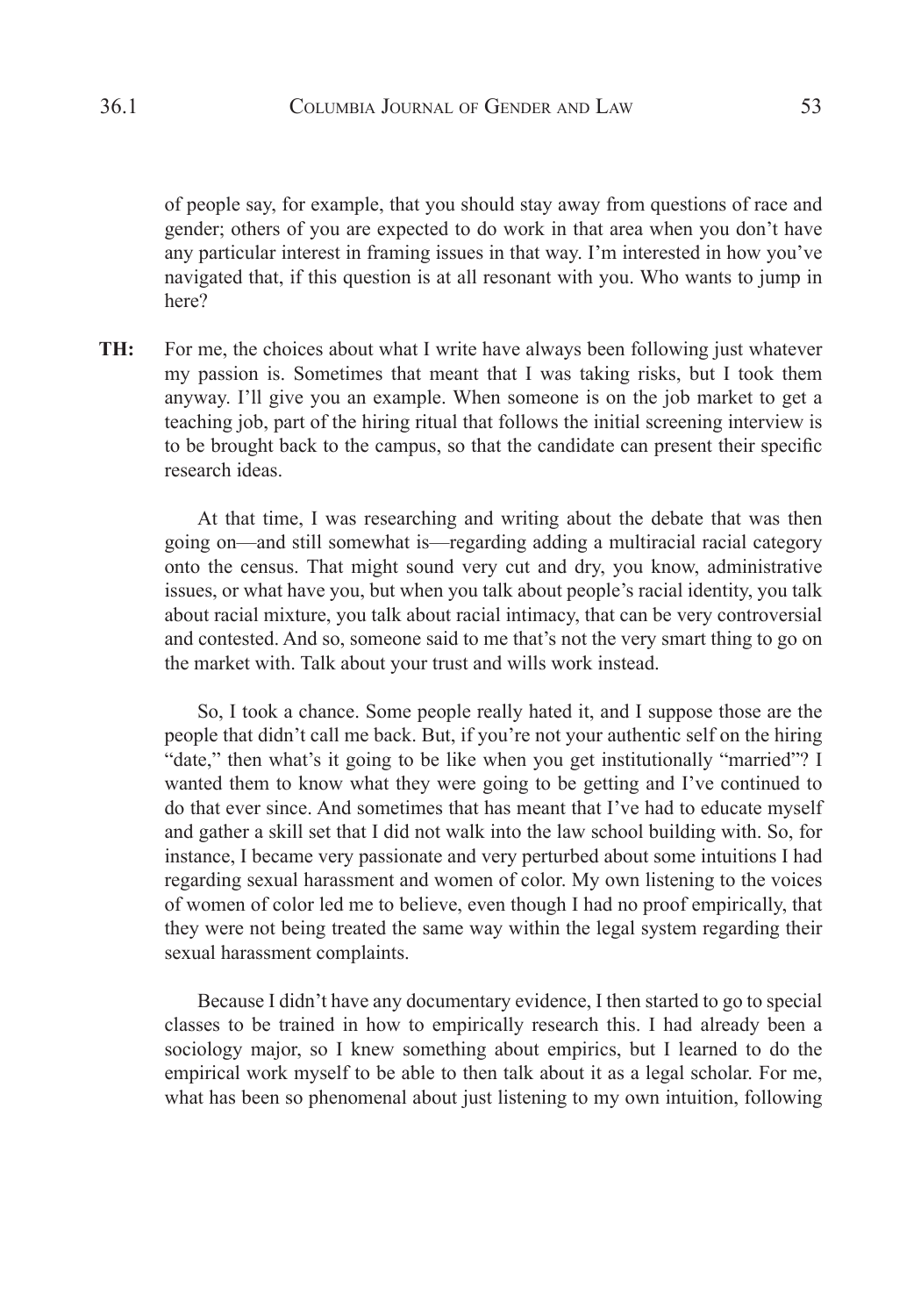my passions, listening to voices that are otherwise marginalized, is that then there's a feedback loop as far as your ability to try to be helpful.

And so, long story short, part of the research and what I discovered—doing a survey, doing interviews, et cetera, working in conjunction with a sexual harassment hotline in the New York City area—was that—from the sample which seemed to be suggestive of the general population—women of color were reporting their experiences of violence in the workplace and sexual abuse, but they were not internally reporting their complaints. They were not talking to a supervisor, they were not talking to the Human Resources (HR) department, they were going straight to the Equal Employment Opportunities Commission (EEOC). In contrast, the white women in the sample would go to the HR department.

But there's a significant legal consequence of that particular pattern. Because of some Supreme Court decisions that had come down, this meant that women of color were less protected.<sup>4</sup> Why? Because with the attempt to try to, through vicarious liability, get the employer to pay for the sexually hostile work environment that they're condoning in the workplace, the new rule under the Supreme Court was that you had to report internally. And if you didn't report internally first—meaning through the workplace—then you were foregoing your ability to obtain vicarious liability, and that's where the actual compensation is.

After I did that research and wrote about it, put it in an article, I sent all of that to all the women's organizations that I had been pulling research from, to be in conversation with them. To let them know, look, you need to let your constituents who reach out to you know about this racial divide, and the ways in which law does not mean the same thing to these different populations, and that even their sexual harassment experiences are not being accounted for in the same way.

**OJ:** That is a great example, because you talked about building from your own passions, but also learning new skills, in this case, empirical skills. And then, on the question about how you connect to social movements, I thought that you weaved that in very nicely. This is always a conflict. If your research is generated by some advocacy agenda, that's often talked about very skeptically in the legal establishment. But there was a way in which you could take the work that you did, and an intuition

<sup>4</sup> Burlington Industries v. Ellerth, 524 U.S. 742 (1998); Faragher v. City of Boca Raton, 524 U.S. 742 (1998).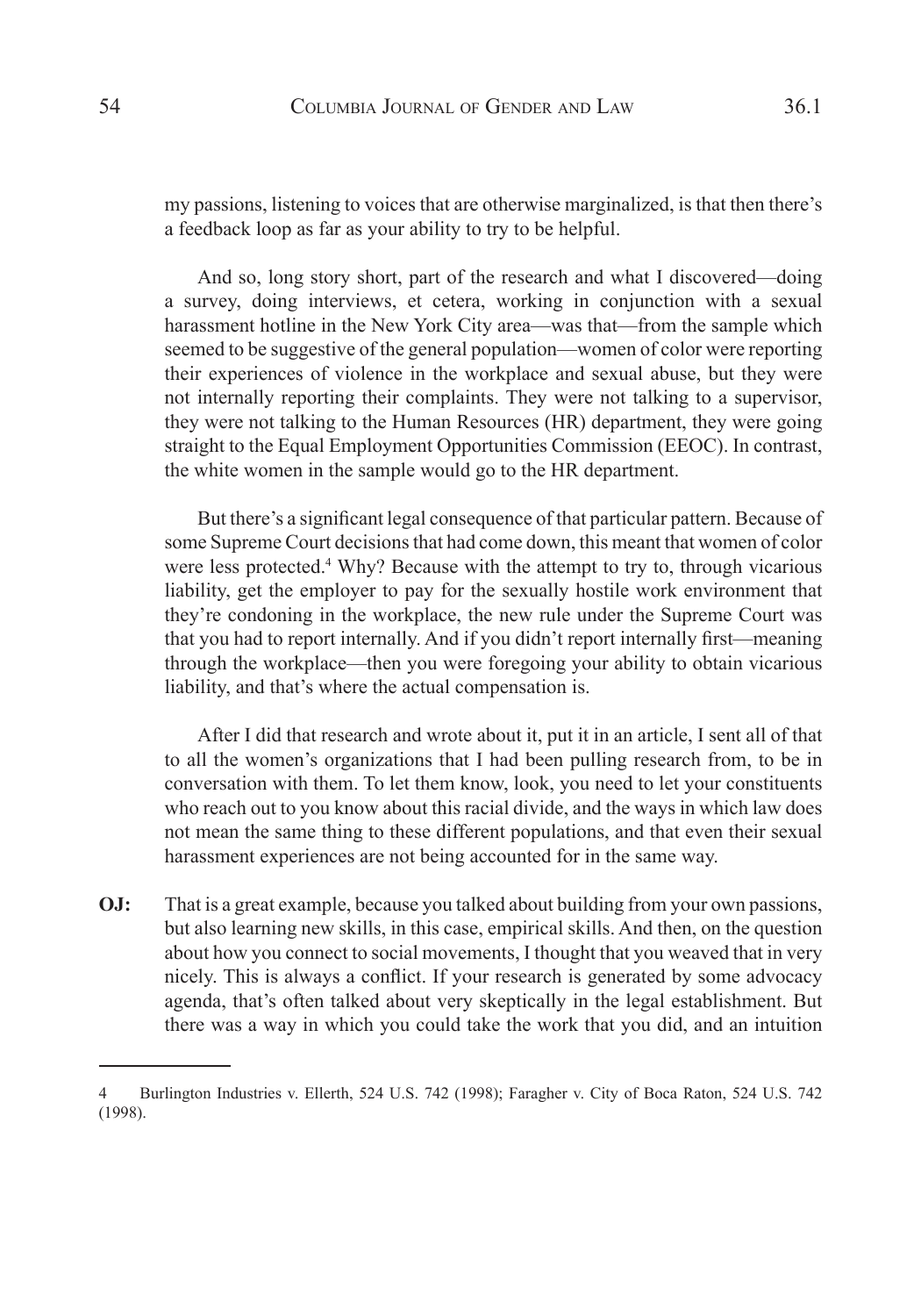that you had, formalize it, but also share it with a broader community. I wanted to invite Professor Thomas, soon-to-be Professor Bell, to say anything on this front, if you wanted to, on developing a scholarly agenda. Then we'll have some chance for questions.

**CT:** The relationship between advocacy and social movements and ideas is one that strikes home, I think, for many of us who are academics and people of color. Because certainly a major reason many of us go to law school is that we're interested in social justice, and our experiences as persons of color and as women enhance that sensibility. There can be a sense of guilt that, when you go into the ivory tower, you're removing yourself a little bit and perhaps not being true to that mission.

But it is possible to be faithful to both types of missions. You can be, certainly, involved in policy in academia, whether as a form of professional service or pro bono work, or by incorporating experiential learning and clinical dimensions into teaching, and so on. As an academic, you can also mobilize a form of change that is perhaps more indirect and more long-term, but nevertheless may play an important role in creating space for new ideas that then can support advocacy and social movements.

I'll draw a connection with my own research in the area of anti-trafficking policy that relates to the address given earlier today by Nia Weeks,<sup>5</sup> describing her advocacy for sex workers, helping them to obtain the treatment that they deserve from public health institutions and the legal system. In my own work I have, in collaboration with other scholars, investigated a problem we have called governance feminism.6 One of the questions that we have asked is how feminists, who are mobilizing policy changes to help women, may in some cases support policies that create unintended consequences and that actually wind up harming vulnerable women. An example is the question of how sex work is conceptualized. Some feminists have argued that all sex work is necessarily so deeply oppressive that it must be seen as a form of slavery and therefore of human trafficking. One of the questions that the working group on governance feminism has asked is whether

<sup>5</sup> June Cross et al., *Women of Color and Health: Issues and Solutions*, 36 COLUM. J. GENDER & L. 21 (2018).

<sup>6</sup> *See, e.g.*, Janet Halley, Prabha Kotiswaran, Hila Shamir & Chantal Thomas, *From the International to the Local in Feminist Legal Responses to Rape, Prostitution/Sex Work, and Sex Trafficking: Four Studies in*  Contemporary Governance Feminism, 29 HARV. J.L. & GENDER 335 (2006).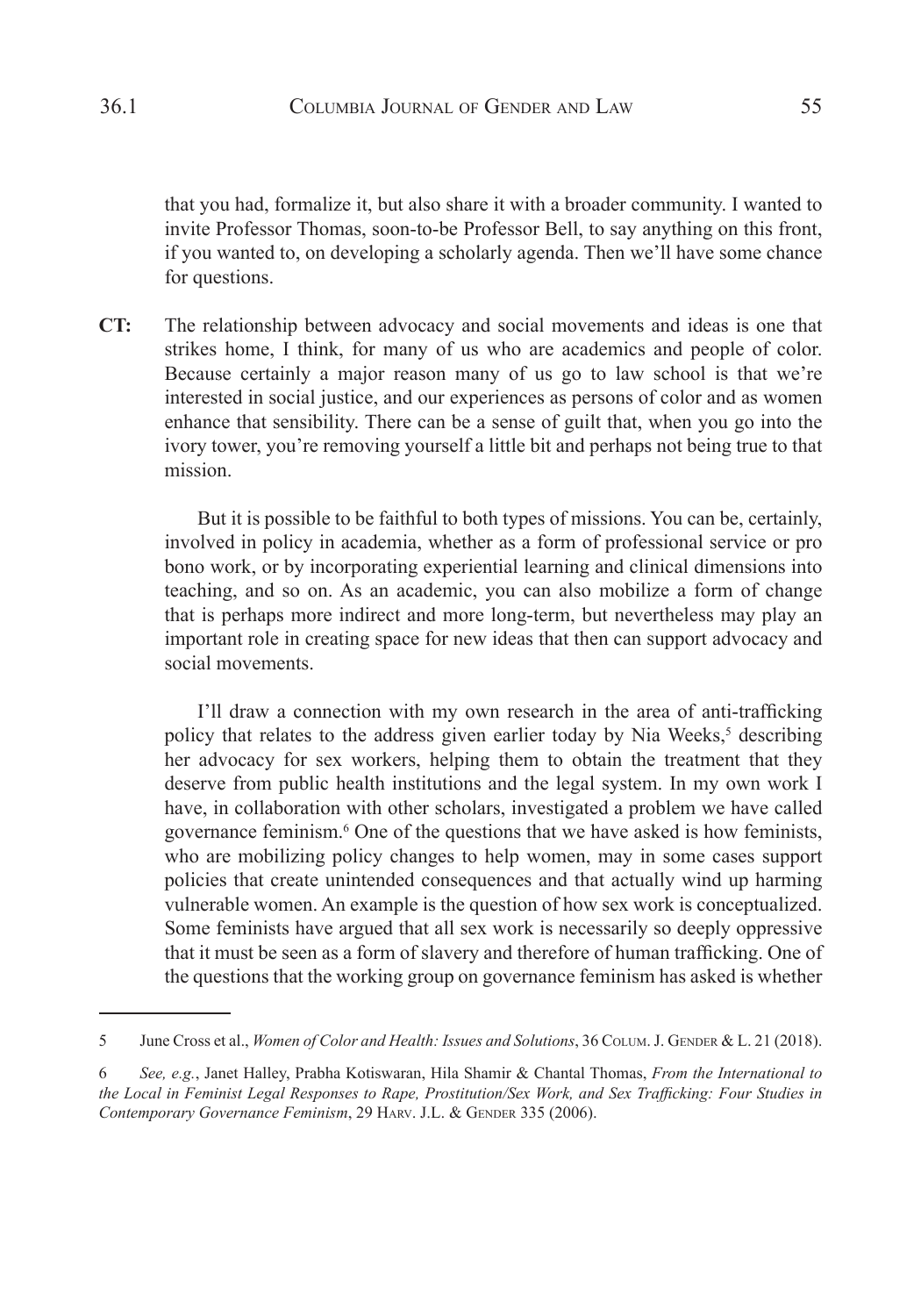thinking about sex work in an abolitionist frame—thinking about it as essentially a form of slavery that women need to be liberated from—collapses the space for women in those spaces who need forms of social support and protection that are entirely separate from a criminal prosecution frame that would accompany seeing all sex work aslavery. Those alternate forms of protection might be about harm reduction, rather than a prosecutorial approach—ways of protecting workers from abuse and exploitation along the same lines that they should be protected in any other form of work.

I can connect our work on governance feminism to what Weeks was talking about in describing how sex workers are constantly struggling against that conception, that there's no space for choice in their lives, even if it's very constrained choice. In other words, people who are marginalized, and who are economically in distress, might be making choices that are suboptimal or even harmful. But if we automatically deem all of those people to be victims of trafficking, then we potentially narrow the space that's there for them to be able to find empowerment. And this is not to say that the abolitionist frame is never relevant, but rather to critique a broad-brush approach that might apply that frame in every case, and may do so in the name of a noble conception of women as a group, but perhaps in ways that might end up harming or further constraining actual women in their individual lives. By articulating this critique, my colleagues and I have tried to create more conceptual and policy space for the endeavors of folks like Weeks and her colleagues. We scholars have also gotten together with advocates from time to time and worked a little bit around some of these policy issues, for example by raising questions that have gone, among other places, to the State Department in their anti-trafficking focus. The State Department publishes an annual trafficking in persons report and we've asked questions that are informed by this critical perspective.

So, that would be one explicit example. In other ways, my own particular research, at times, is less explicitly addressing issues of race or gender, but I think inevitably my experience as a woman of color informs my research. As somebody whose family was from a developing country, I'm interested in how institutions and laws at the international level structure global economic inequality. So when I think about how the global economy is created, I'm thinking about it from a critical perspective that's informed by my own experience coming from a family that came from a poor country; that has a critical hunch that there are some deeply-rooted injustices that are really built into the system of the global economy.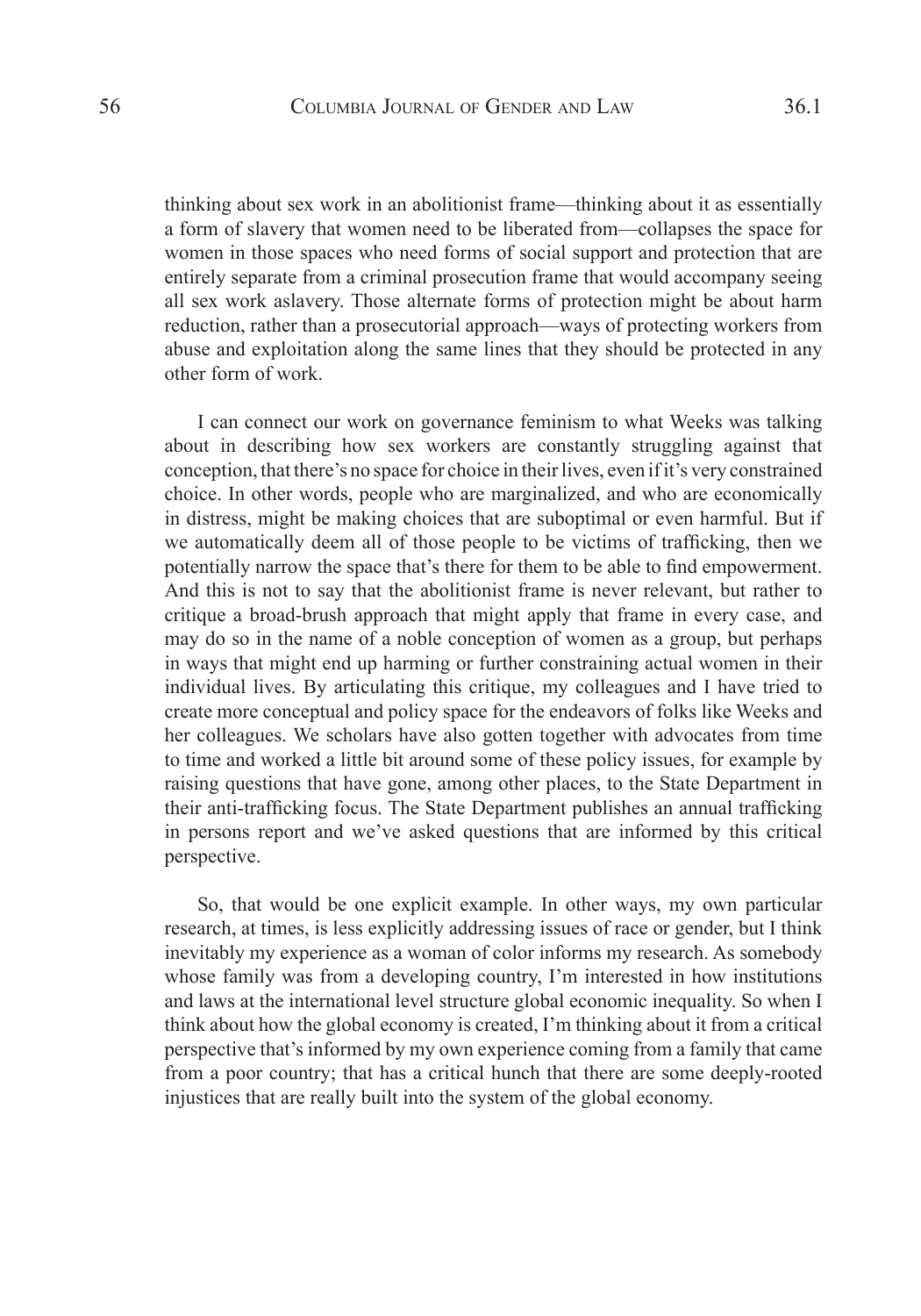Another example of research that I'm doing at the moment in the global economy space that does take on questions of race relations is a project on the global trade in cotton, and how international trade rules now structure it.7 One of the controversies that has arisen in this context is that the United States is the world's largest exporter of cotton, even though it is not the most efficient producer. A number of countries in West Africa have cotton industries whose producers are much more efficient than their counterparts in the United States, but they are undersold by U.S. farmers because U.S. farmers receive governmental subsidies. So while African cotton farmers are more competitive producers, their governments don't have the money to subsidize them so that they can sell cotton on the international market for an even cheaper price.

How did all of this come about? Well, cotton production in West Africa was cultivated by industrialists in the United Kingdom and in the United States during the Civil War to generate an alternative source of cotton, because their sources of cotton from the South in the United States were shut down. They needed cotton in order to fuel textile production. Textiles were the early source of industrialization. The history of slavery in the United States is very directly connected to the larger emergence of industrialization in our contemporary global economy. But that's a story that is not typically presented. U.S. chattel slavery is often conceptualized as a backward, premodern institution, as opposed to having been fundamentally connected to contemporary capitalism.

When the war ended, slavery became illegal. All of a sudden, without forced labor it became much more expensive to produce cotton in the United States. And that is when the United States devised a system of subsidies. The subsidies were designed to support white farmers in producing cotton at a competitive price. The choice was to have African labor under slavery forcibly producing cotton at a very competitive price or, once labor stopped being free, to pay subsidies to white farmers. Only a few years ago, African American farmers in the South settled a class action lawsuit against the U.S. Department of Agriculture for denying subsidies to African American farmers that had been for generations been given to white farmers<sup>8</sup>

<sup>7</sup> Chantal Thomas, *International Trade and African Heritage: The Cotton Story*, 31 TEMP. INT'L & COMP. L.J. 225 (2017).

<sup>8</sup> In re Black Farmers Discrimination Litig., 856 F. Supp. 2d 1 (D.D.C. Oct. 27, 2011) (approving settlement agreement for claims not resolved in Pigford v. Glickman, 185 F.R.D. 82 (D.D.C. 1999)).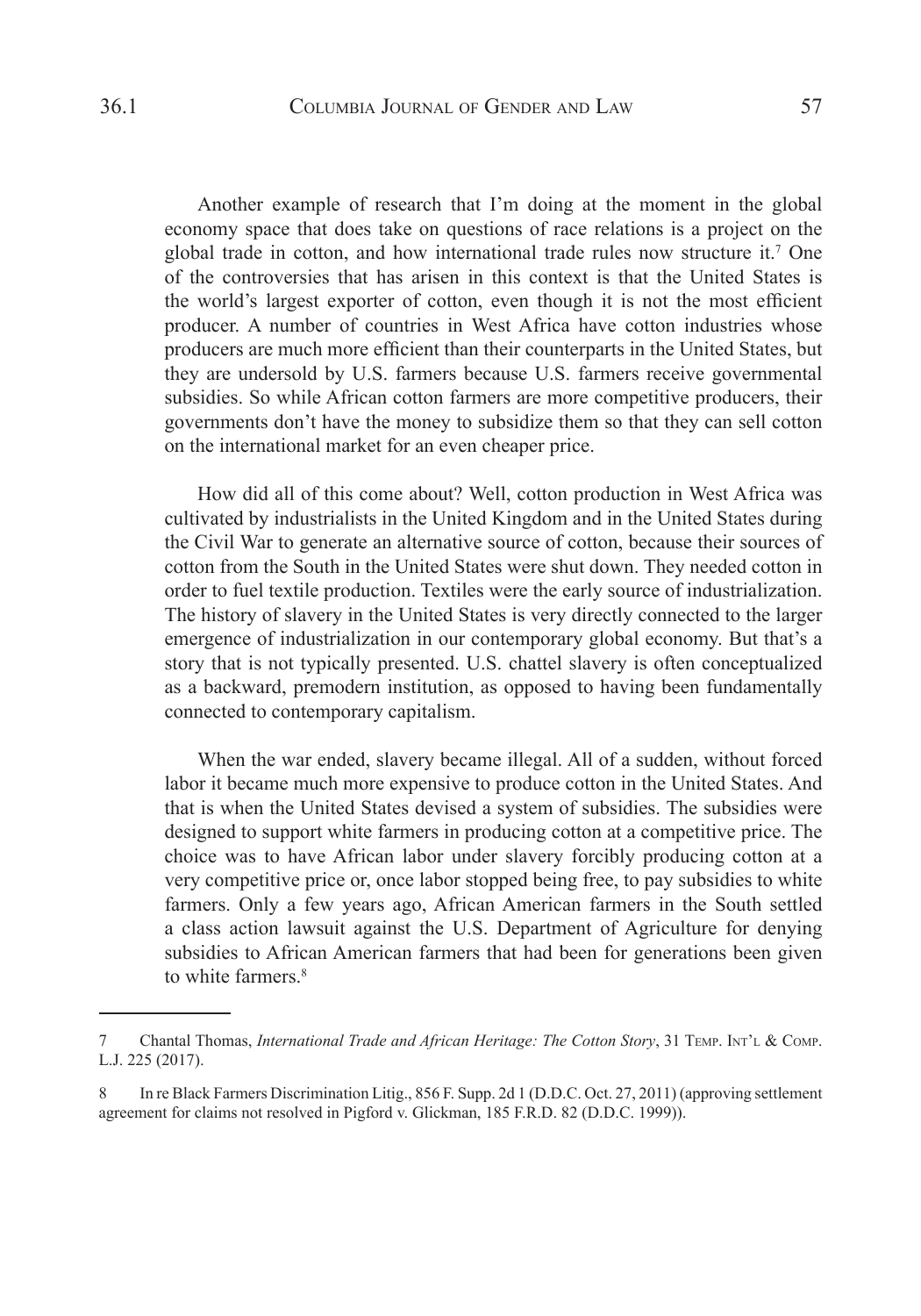Connecting the U.S. cotton story back to the global cotton story, we now can see a global economy in which African farmers are shut out of international markets because their governments can't afford to pay them subsidies to produce cotton competitively, and where those same very subsidies are also excluding African American farmers in the United States. In other words, both African and African American farmers are being harmed by U.S. cotton subsidies, and one way or another both of these harms connect to the history of chattel slavery. So that's a way in which something like cotton in the global economy right now doesn't have race written all over it but it's deeply interconnected with race and politics.

**MB:** In terms of developing my research agenda, I went to law school to do social justice work and I had to find some type of way that gelled with my particular talents. I had to find a way to do that, and at the time that I went to Yale Law School it was different from when Professor Hernández went. There was no Critical Race Theory. And so, the first paper I wrote was actually trying to reason through that.

What I did have was a sense of curiosity that I wasn't really going to let the environment stifle—I'm not sure if I totally assessed it correctly, but I felt the environment was stifling to my particular interests—and I still tried to maintain curiosity. If there's anything you're worried about, just keep going at it. Don't let the devaluation of certain people's types of knowledge and ways of being in the world stop you if this is what you truly want to pursue.

- **OJ:** Thank you. So, let's open it up for some questions.
- **Audience:** First off, thank you so much for not only sharing your experiences, but also how you've navigated legal academia. So, I am a 1L here at Columbia, and I came into law school with a bit of work experience and life experience. One of the research questions I consider is how state actors continue to police immigrant communities through institutionalized objectives, like DUI checkpoints or police officers in high schools, and how this continues to create divides within policing and immigrant communities. One question that I've run up against is how—and a lot of that, I think, is centered in community narrative—you all have balanced both the quantitative aspect of your work with the understanding that hierarchies within academia and legal academia are very much skewed towards quantitative research.
- **MB:** I'll say something about that. I'm a trained sociologist. I knew how to do quantitative methods, but I focused on qualitative methods. I think one of the most important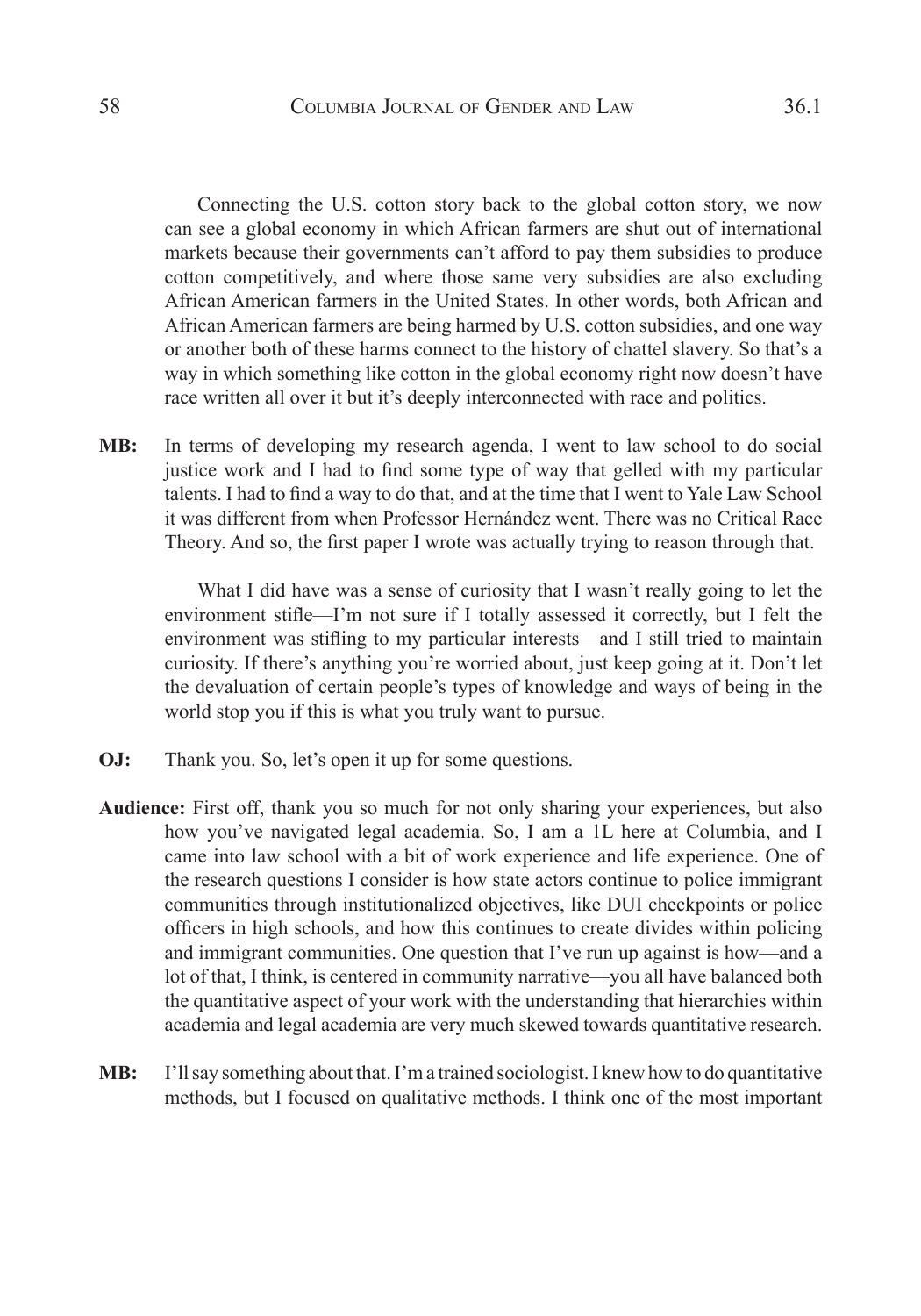things is just to clearly articulate what you're doing. So, sometimes I think when people say "qualitative" they think that means there are no systematic aspects to it. Part of my justification for seeking a PhD in sociology was to develop a set of tools that I knew would be maybe not unassailable, but so I could speak intelligently about what I was doing, and then what you need quantitative research to do.

I think that building networks, maintaining dialogues, is important. Because the things we find in policymaking is that public narratives are really, really important. To focus on that value instead of just saying, "Well, I don't have a regression so it's meaningless." If you adopt that mentality, then you're giving in to that in a way that I actually don't think you have to.

- **OJ:** Anyone else want to speak to that?
- **TH:** I agree completely with the value of qualitative research, and I would offer up that oftentimes some of my best critical engagement is because I'm drawing from the storytelling of the people who work in NGOs, both domestically and internationally. A large part of my work is doing comparative race analysis, so I'm looking at countries in Latin America and their race struggles, and how they compare and contrast with those in the United States. There's not that much empirics with regards to people of Afro descent within Latin America, because there's a preference to ignore that they exist.

The only way to really talk about it is to not be devastated by the fact that you don't have lots of census data, or next to none, and to instead have confidence in the ways in which you can amass a great deal of information from the interviews and the ethnographic work that is being done. All of that is really quite helpful and useful, I think, and persuasive. I did a book on racial subordination in Latin America<sup>9</sup> in order to educate a United States audience about it, but now it's been translated into Spanish, it's been translated into Portuguese, it's used by NGOs, internationally, in Latin America, and some of my biggest readership is in China, interestingly enough.

**OJ:** I will leave it at that, since we actually are five minutes over time, but I also want to give people a chance to say any final words or anything that I forgot. And if anyone

<sup>9</sup> Tanya Katerí Hernández, Racial Subordination in Latin America: The Role of the State, Customary Law, and the New Civil Rights Response (2012).